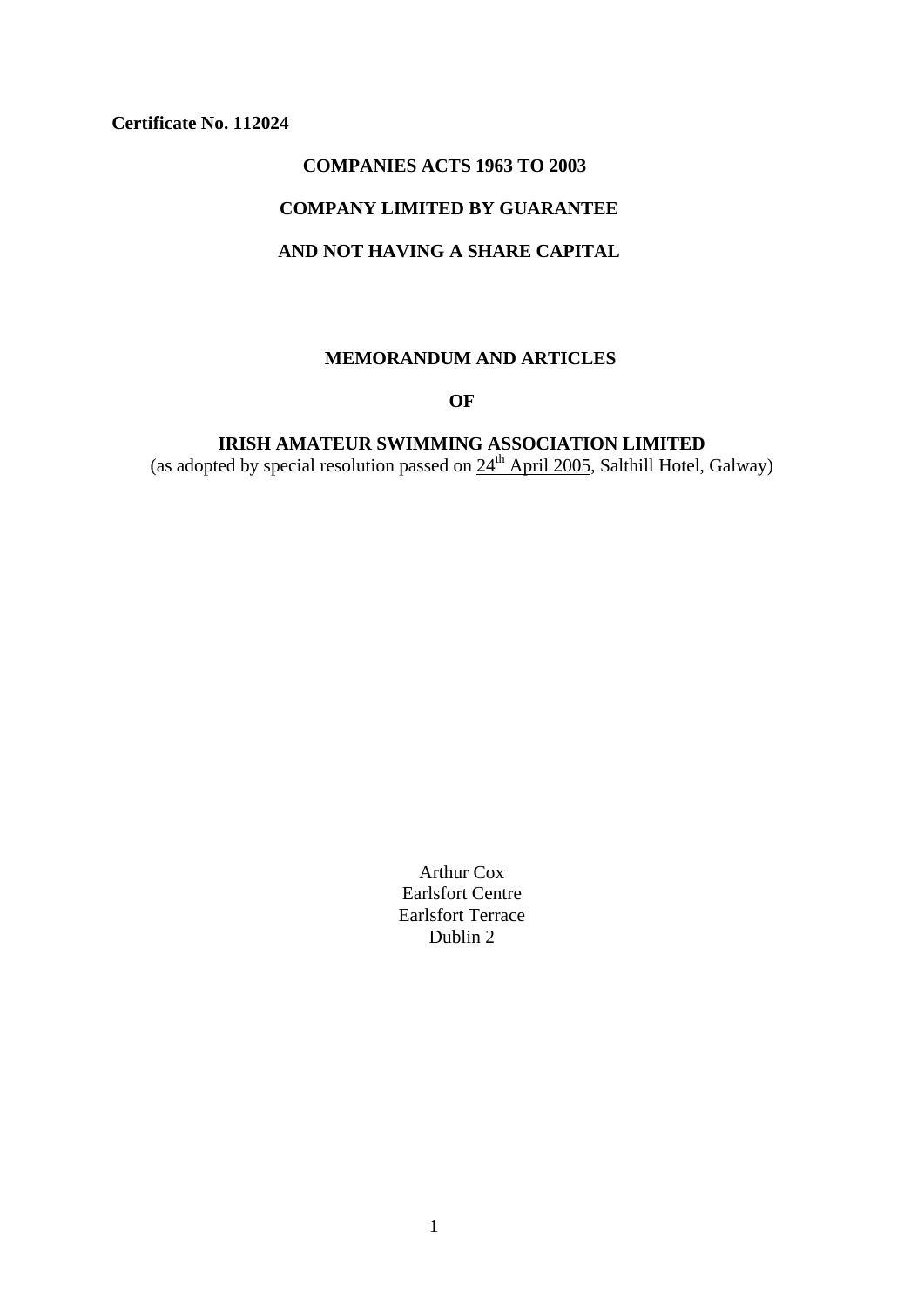#### **Certificate No. 112024**

#### **COMPANIES ACTS 1963 TO 2003**

#### **COMPANY LIMITED BY GUARANTEE**

## **AND NOT HAVING A SHARE CAPITAL**

#### **(new) MEMORANDUM OF ASSOCIATION**

### **OF**

#### **IRISH AMATEUR SWIMMING ASSOCIATION LIMITED**

(as adopted by special resolution passed on  $24<sup>th</sup>$  April 2005, Salthill Hotel, Galway)

- 1. The name of the Company is Irish Amateur Swimming Association Limited trading as "Swim Ireland".
- 2. 2.1 The objects for which the Company is established are:
	- (a) to foster and develop swimming (including synchronised swimming), diving, water polo and associated disciplines whether in competition or otherwise and to use the same in promoting the development of physical, moral and social qualities that come from swimming (including synchronised swimming) and associated disciplines whether in competition or otherwise;
	- (b) to promote the teaching and practice of swimming (including synchronised swimming), diving and water polo and associated disciplines in accordance with current best practice; and
	- (c) to draw up, publish and enforce uniform rules and regulations for the control and regulation of swimming (including synchronised swimming), diving and water polo and associated disciplines in Ireland and to deal with any infringement thereof.
	- 2.2 In pursuance of the above objectives the Company shall:
		- (a) endeavour to provide a positive and safe environment for all its members;
		- (b) have a focus which continues to emphasise the overall development, safety, health and welfare at all levels within the sport;
		- (c) maintain the Company as an independent body;
		- (d) enforce, through its rules and regulations, the Irish Anti-Doping Rules as published by the Irish Sports Council as amended from time to time;
		- (e) co-operate and comply with the regulations of Federation Internationale de Natation Amateur (the International Swimming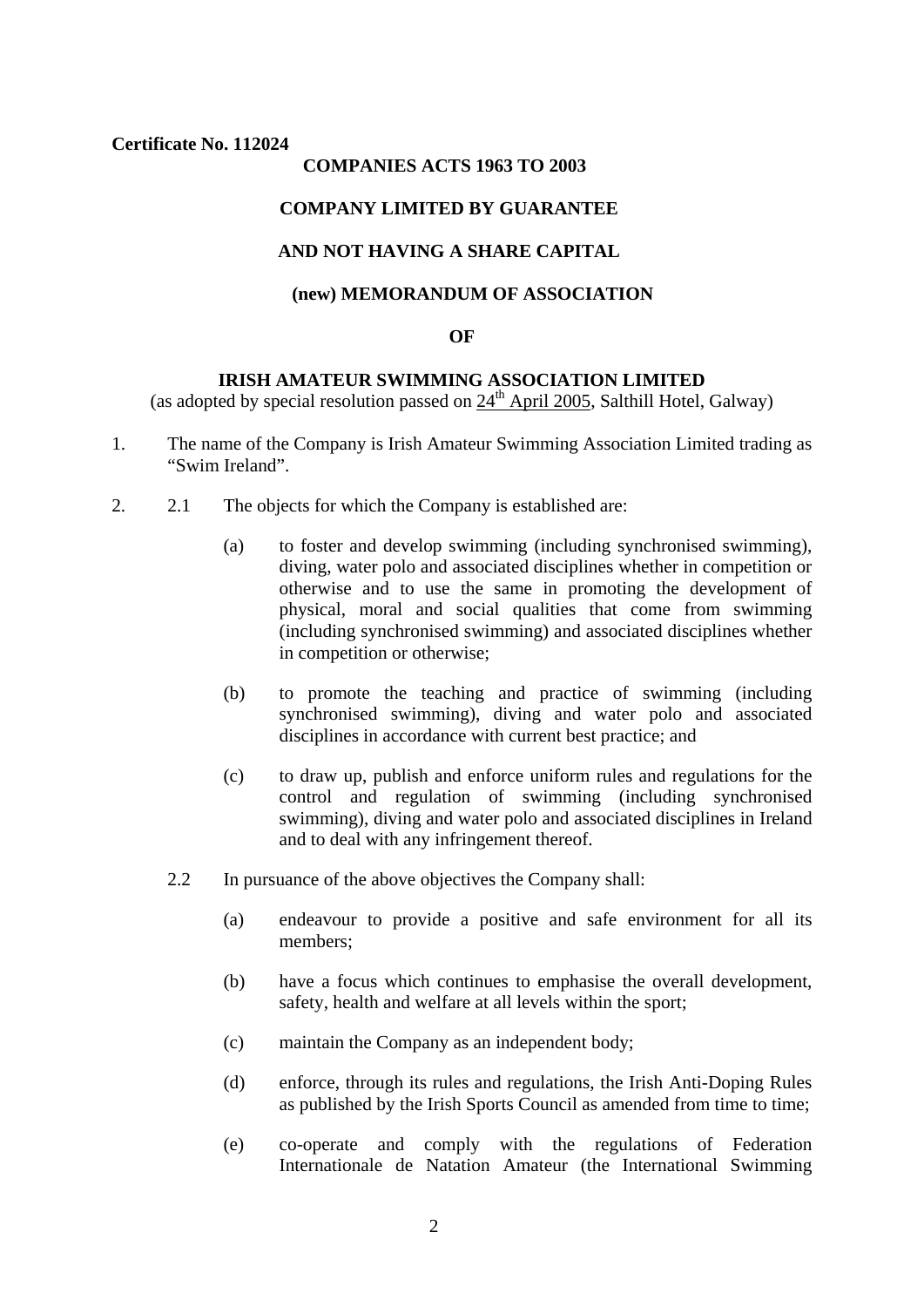Association) ("FINA") and the Ligue Europeenne de Natation (the European Swimming Association) ("LEN") and to co-operate with such other sporting associations as the Company shall from time to time approve;

- (f) promote, through its rules and regulations, adherence to the Code of Ethics and Good Practice for Children's Sport as published by the relevant regulatory authorities in Ireland and as amended from time to time; and
- (g) promote, through its rules and regulations, adherence to the Child Protection Guidelines issued by the relevant regulatory authorities in Ireland and as amended from time to time.
- 2.3 In furtherance of the above objects but not otherwise the Company shall have the following powers:-
	- (a) to carry on any business which may be seen by the Company as capable of being conveniently carried on in connection with the above main objects or calculated directly or indirectly to enhance the value of or render profitable any of the Company's property, rights or interests;
	- (b) subject to such consents as may be required by law, to purchase, take on lease or in exchange, hire or otherwise acquire and to hold, manage, develop, sell, dispose of, lease or deal in any way with any real or personal property and any interest therein and in particular any land, buildings, offices and any rights or privileges necessary or convenient for the purposes of the Company and to manage, develop, sell, demise, let, mortgage, dispose of, turn to account or otherwise deal with all or part of the same with a view to the promotion of the objects of the Company, and to construct, erect, alter, improve and maintain any buildings which may be from time to time required for the purposes of the Company;
	- (c) subject to such consents as may be required by law, to borrow and raise money and secure or discharge any debt or obligation of or binding on the Company in such manner and on such terms and conditions as may be thought fit and to grant security in respect of such borrowings and in particular by mortgages of or charges upon the undertaking and all or any of the real and personal property (present and future) of the Company and to guarantee, support or secure, whether by personal covenant or by mortgaging or charging all or any part of the undertaking, property and assets (present and future) of the Company, or all of such methods, the performance of the obligations of and the repayment of payment of the principal amounts and interest of any person, firm or company or of the Company or the dividends or interest of any securities, including (without prejudice to the generality of the foregoing) any company which is the Company's holding company or a subsidiary or associated company;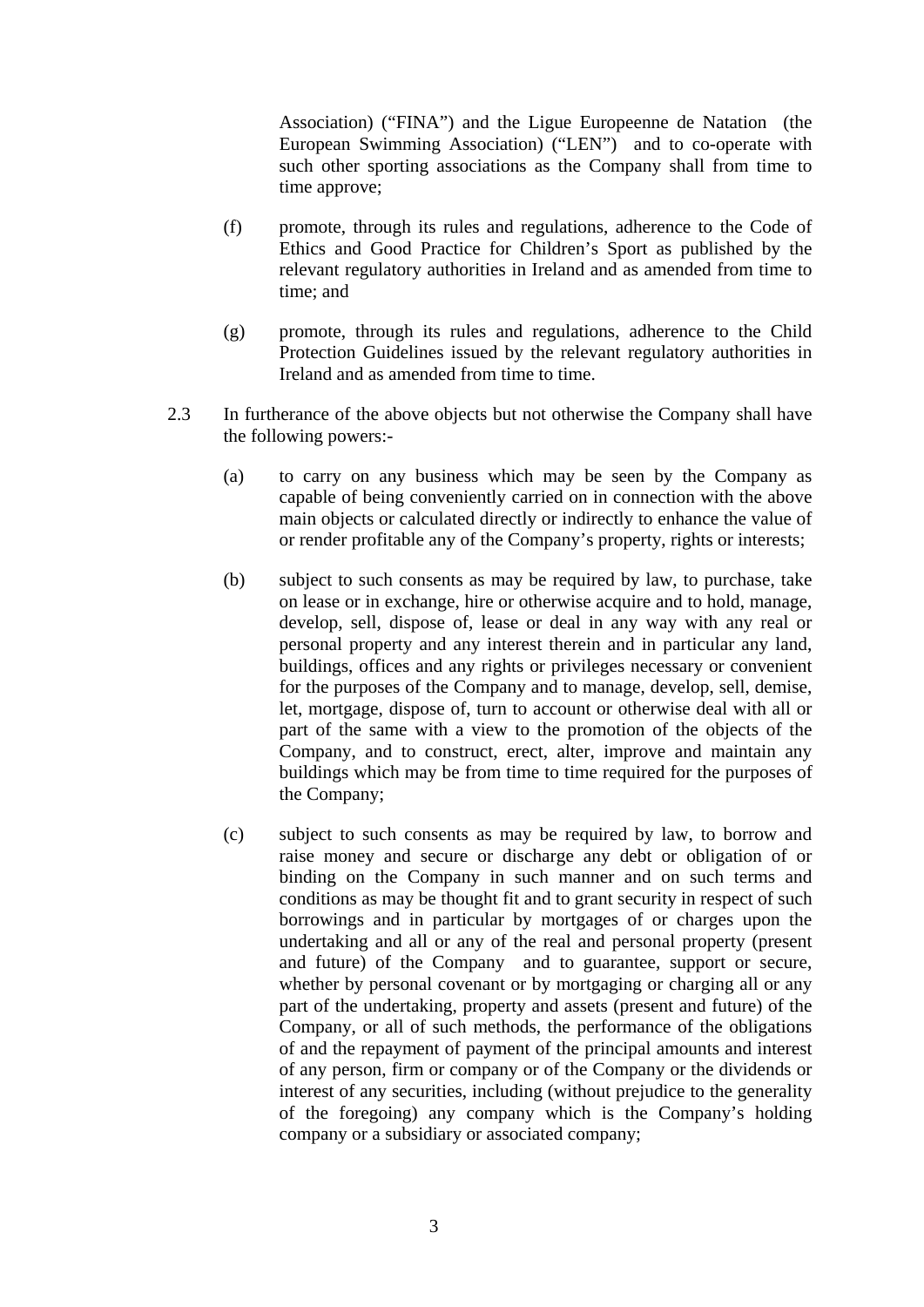- (d) to invest funds of the Company not immediately required for its purpose in or upon such investments, securities or property as it may think fit subject nevertheless to such conditions (if any) and such consents (if any) as may for the time being be imposed or required by law;
- (e) to adopt, publish, amend and administer from time to time standards of eligibility for membership of the Company and for competing in events promoted by the Company as may be determined by the Company in accordance with its constitution, rules and regulations and to do all such acts and things necessary to ensure conformity to and compliance with such codes and standards as may be adopted or promulgated by the Company and to govern members, competitors and/or coaches or persons in any way connected with the objectives of the Company;
- (f) to levy, charge, collect and receive subscriptions, levies, fees and other payments from persons whether members of the Company or not and expend the same in furthering all or any of the objects of the Company or providing for the expenses of the Company;
- (g) to do all or any of the above things in any part of the world, and as principals, agents, contractors, trustees or otherwise, and either by or through trustees, agents, sub-contractors or otherwise and either alone in partnership or in conjunction with any person or company, and to contract for the carrying on of any operation connected with the Company's main object by any person or company;
- (h) to establish and support or aid in the establishment and support of associations, institutions, funds, trusts and conveniences calculated to benefit employees or ex-employees of the Company (excluding Board Members and ex-Board Members) or the dependents or families of such persons, and to grant pensions and allowances to and to make payments towards insurance of such persons; and
- (i) to do all such other lawful things as may be incidental to or conducive to the attainment or furtherance of the said objects or any of them.

And it is hereby declared that in the construction of this Clause, the word "company", except where used in reference to the Company, shall be deemed to include any person or partnership or other body of persons, whether incorporated or not incorporated and whether domiciled in Ireland or elsewhere, and words denoting the singular number only shall include the plural number and vice versa.

### PROVIDED ALWAYS THAT: -

(i) in case the Company shall take or hold any property which may be subject to any trusts, the Company shall only deal with or invest the same in such manner as allowed by law, having regard to such trusts; and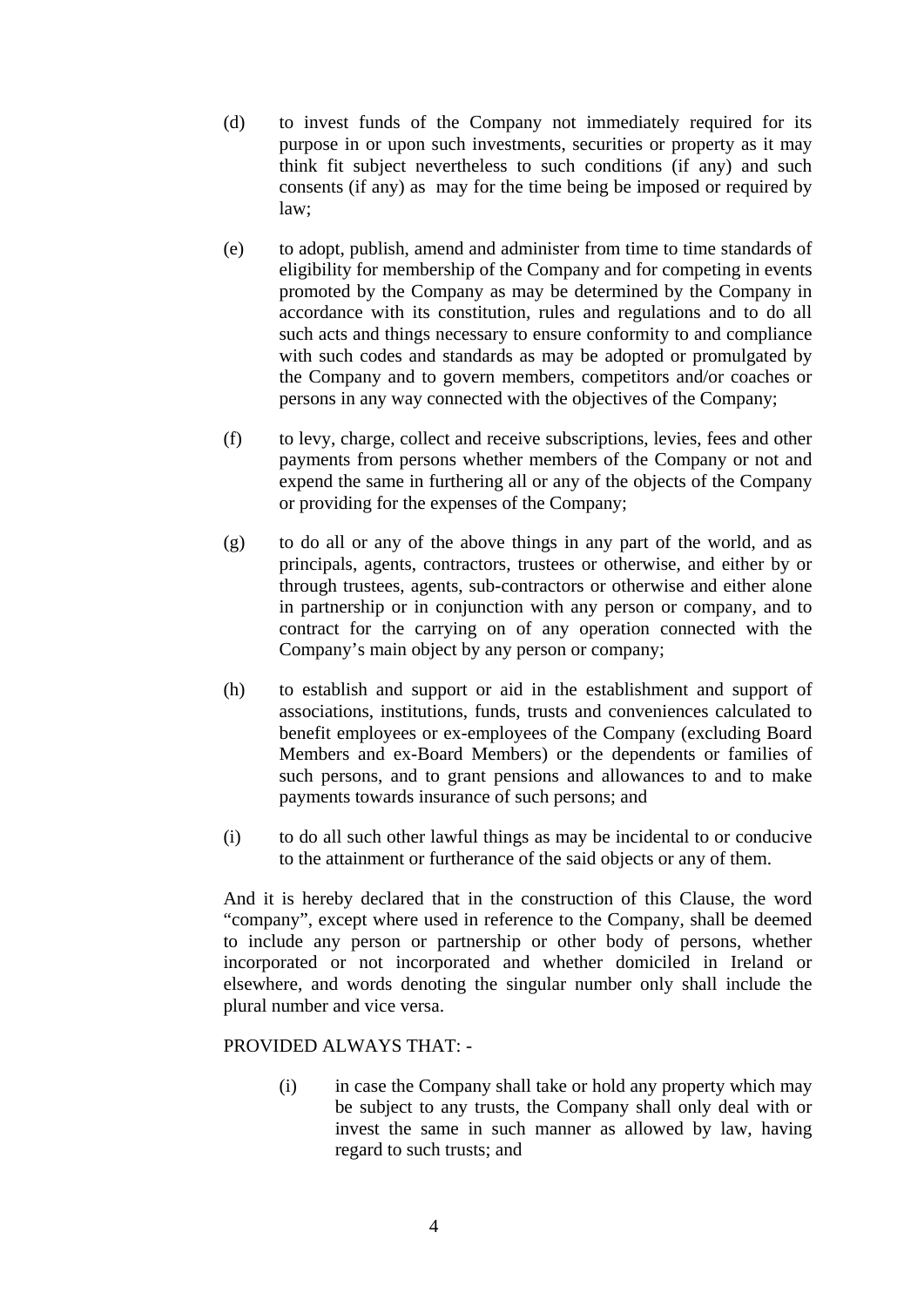- (ii) the Company shall not support with its funds any object, or endeavour to impose on, or procure to be observed by, its members or others, any regulation, restriction, or condition which if an object of the Company would make it a trade union.
- 3. The liability of the members is limited.
- 4. Every member of the Company undertakes to contribute to the assets of the Company in the event of the same being wound up while he is a member, or within one year after he ceases to be a member, for payment of the debts and liabilities of the Company contracted before he ceases to be a member, and of the costs, charges and expenses of winding up, and for the adjustment of the rights of the contributories among themselves such amount as may be required not exceeding One Euro and twenty seven cent.
- 5. If upon the winding up or dissolution of the Company there remains, after the satisfaction of all its debts and liabilities, any property whatsoever, the same shall not be paid to or distributed among the members of the Company, but shall be given or transferred to such other charitable institution or institutions having objects similar to the objects of the Company, and which shall prohibit the distribution of its or their income and property among its or their members to an extent at least as great as is imposed on the Company under or by virtue of Clause 4 hereof, such institution or institutions to be determined by the members of the Company at or before the time of dissolution, and if and so far as effect cannot be given to such provision, then to some charitable object.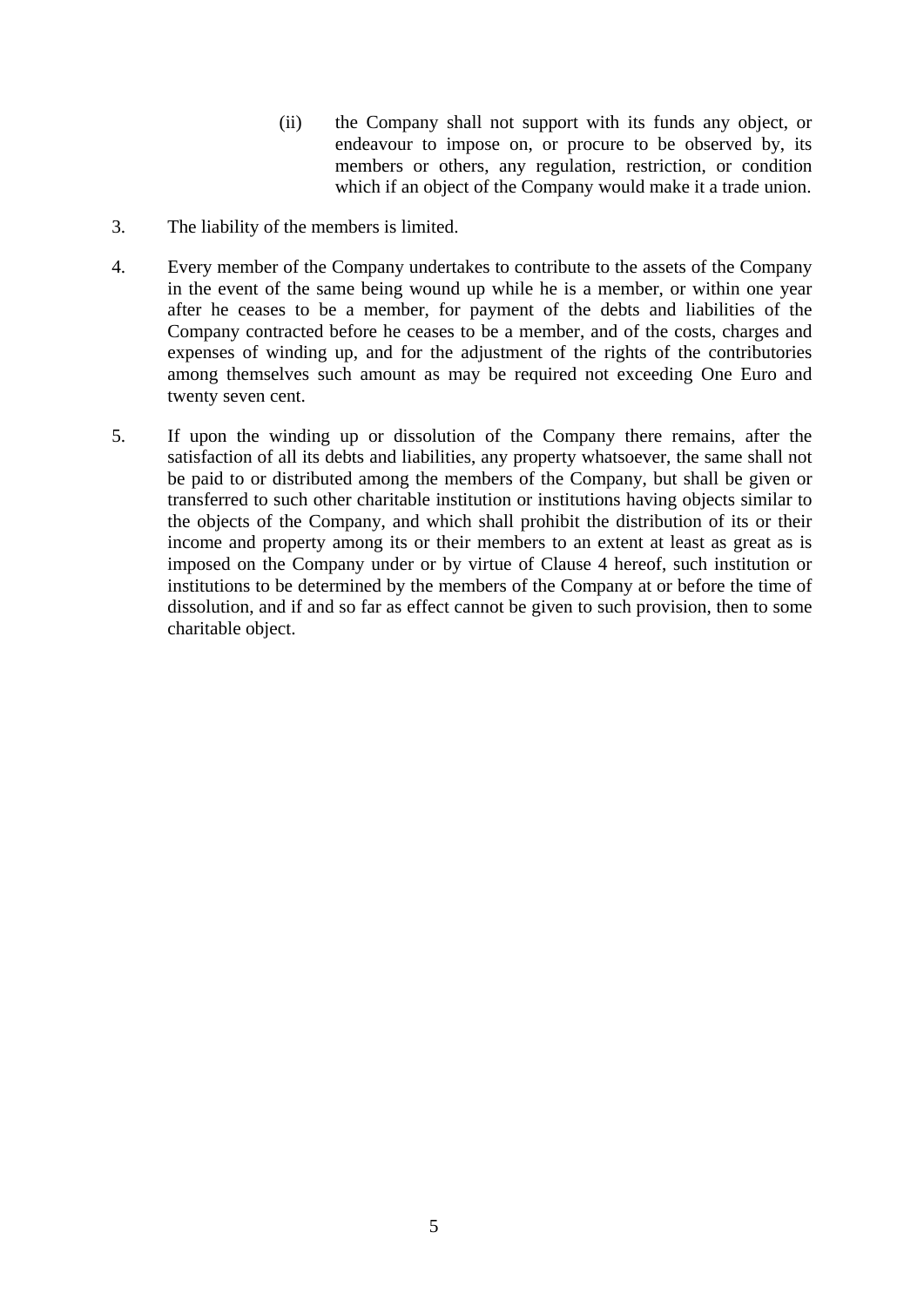*[typed up version of the page that sets out the original subscribers to the Memorandum of Association to be set out here and the document is paginated accordingly].*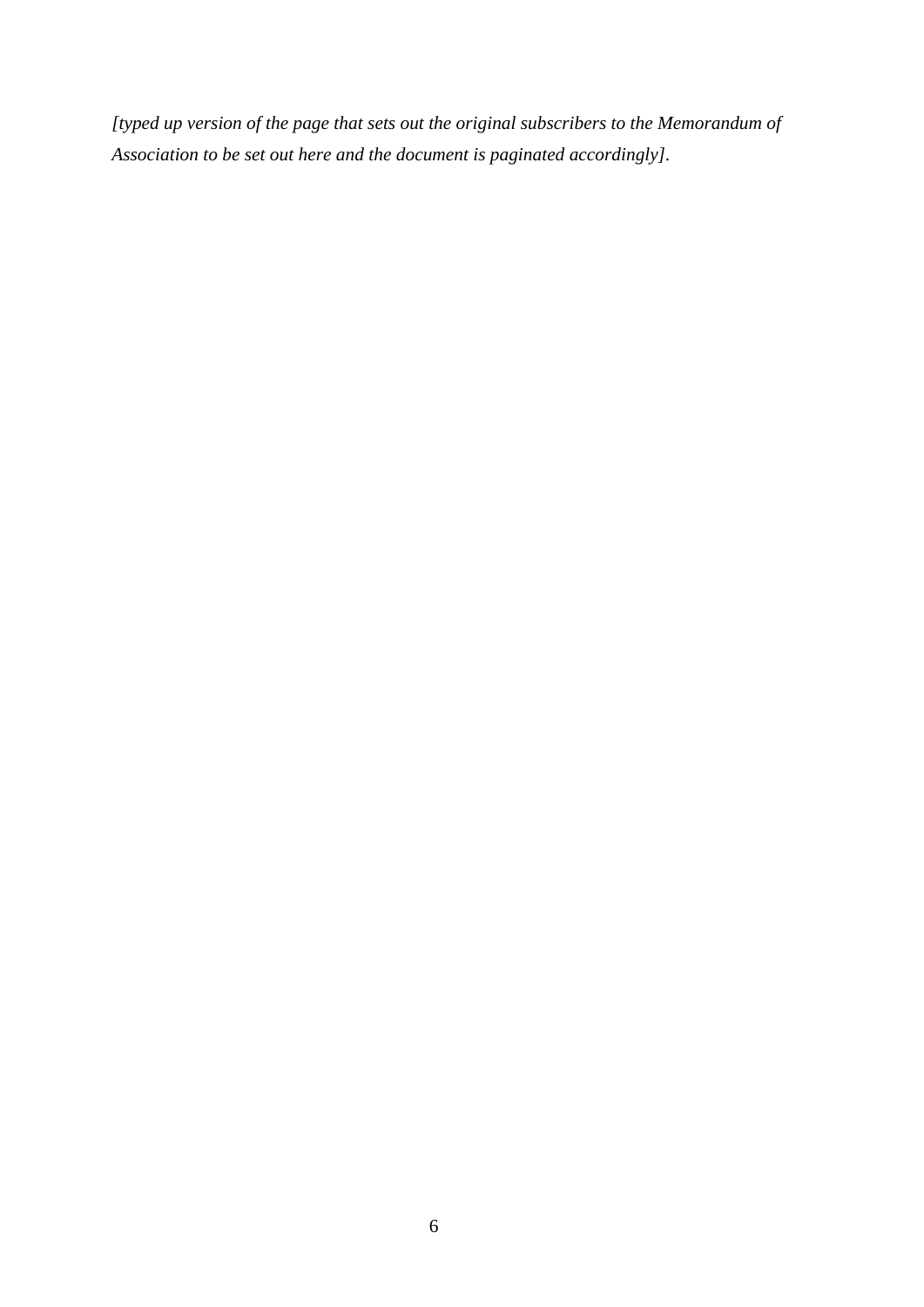### **COMPANIES ACTS 1963 TO 2003**

### **COMPANY LIMITED BY GUARANTEE AND NOT HAVING A SHARE CAPITAL**

## **(new) ARTICLES OF ASSOCIATION OF**

### **IRISH AMATEUR SWIMMING ASSOCIATION LIMITED**

(as adopted by special resolution passed on  $\lceil 1 \rceil$  12005)

## **INTERPRETATION AND PRELIMINARY**

1. In these Articles:

(a) the following words and expressions shall have the following meanings unless there is something in the subject matter or context inconsistent therewith:-

"the Acts" means the Companies Acts 1963 to 2003;

"address" includes any number or address used for the purposes of communication by way of post, electronic mail or other electronic communication;

"advanced electronic signature" has the meaning given to those words in the Electronic Commerce Act, 2000;

"Affiliate Member" means any body or association, whether incorporated or not, which specialises in the operation, teaching and/or management of swimming, diving, water polo and associated disciplines in Ireland, which is not a Club, including but not limited to the ISSA and the IWPA, which are affiliated to the Company subject to and in accordance with the terms for Affiliate Members or any of them as set out in these Articles;

"Age" means the age specified in the Rules in each year;

"AGM" means an annual general meeting;

"these Articles" means the articles of association of the Company of which this article is the first, as such articles may be amended and be in force from time to time;

"Associate Member" means a swimming teacher or swimming coach duly qualified and recognised as such by the Company and who is affiliated to the Company subject to and in accordance with the terms of membership for Associate Members as set out herein;

"Audit Committee" means the committee referred to as such in and established pursuant to Article 120;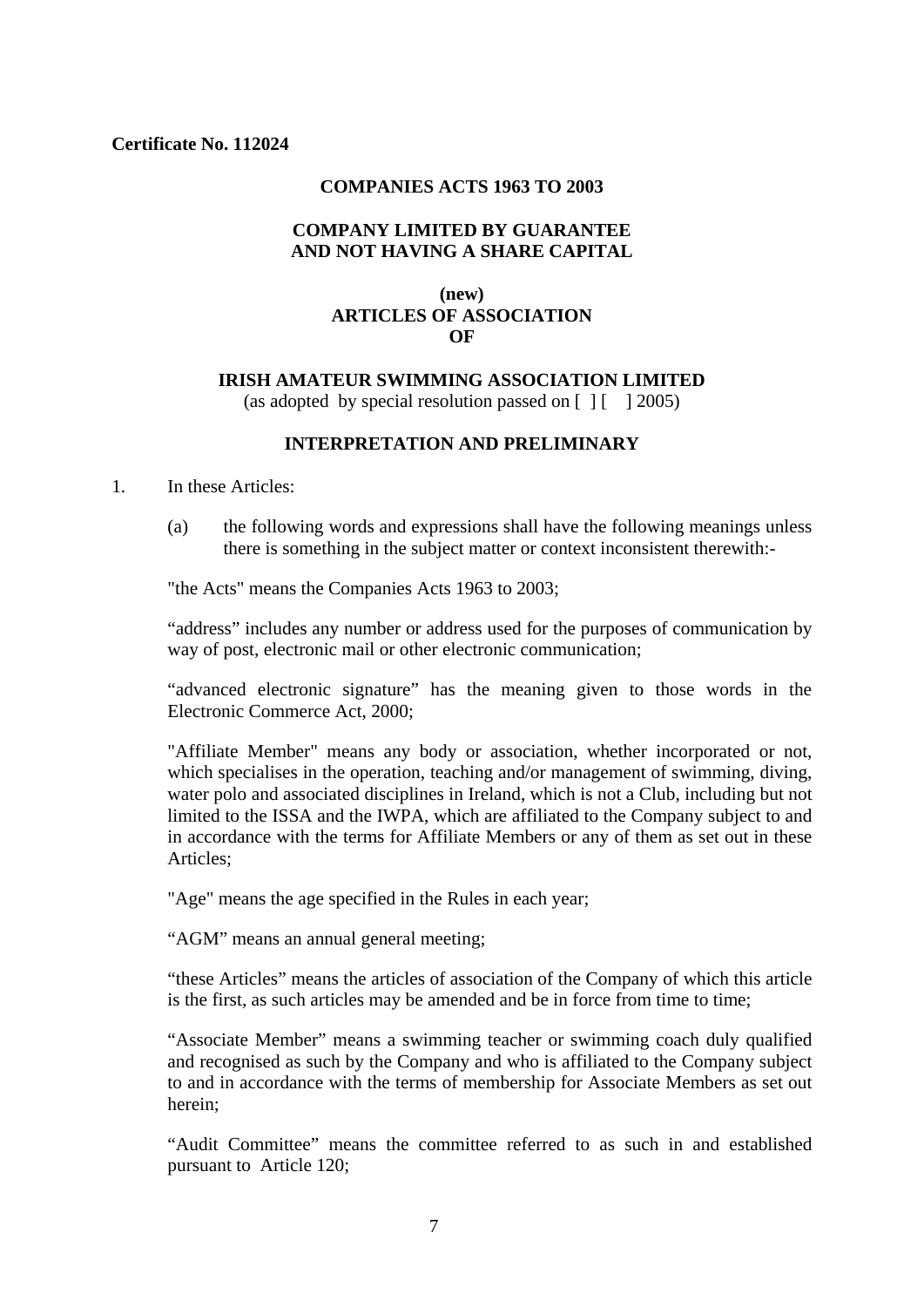"the Board" means the members of the board for the time being of the Company;

"Board Member" means a member for the time being of the Board;

"CEO" means the chief executive officer of the Company;

"Chairperson" means the Chairperson of the Company;

"Child" means a person under the age of eighteen years;

"Child Welfare Committee" means the committee referred to as such in and established pursuant to Article 117;

"Child Protection Guidelines" means the Child Protection Guidelines issued by the Company as amended from time to time;

"Clear Days" in relation to the period of a notice, means that period excluding the day when the notice is given or deemed to be given and the day for which it is given or on which it is stated to take effect:

"Club" means any club involved in the teaching, operation and/or management of swimming, diving, water polo and associated disciplines in Ireland which is affiliated to the Company in accordance with these Articles and the Rules;

"Club Member" means any individual including each member of a group (e.g. a family) that has been accepted into membership by a Club and whose membership of the Club has not either lapsed or been terminated by such Club and who has paid a fee to the Company in accordance with the Rules and paid any fees, subscriptions or periodic contributions payable to the Company under Article 13;

"Club Rules" means the rules governing the teaching, operation and management of swimming, diving, water polo and associated disciplines in Ireland drawn up by a Club which are consistent with and do not conflict with the Rules drawn up by the Company;

"Code of Ethics" means the Code of Ethics and Good Practice for Children's Sport published by the relevant regulatory authorities in Ireland as amended from time to time ;

"Company" means Irish Amateur Swimming Association Limited, incorporated in Ireland on 29<sup>th</sup> January 1986 under certificate number 112024;

"Company AGM" means an AGM of the Company;

"Connacht" shall have the meaning attributed to it in the Rules;

"Delegate" means

(i) any person duly elected by a Club at its general meeting, to represent it as a delegate at any general meeting of the Company and notified in writing by the Club to the Secretary prior to the general meeting; or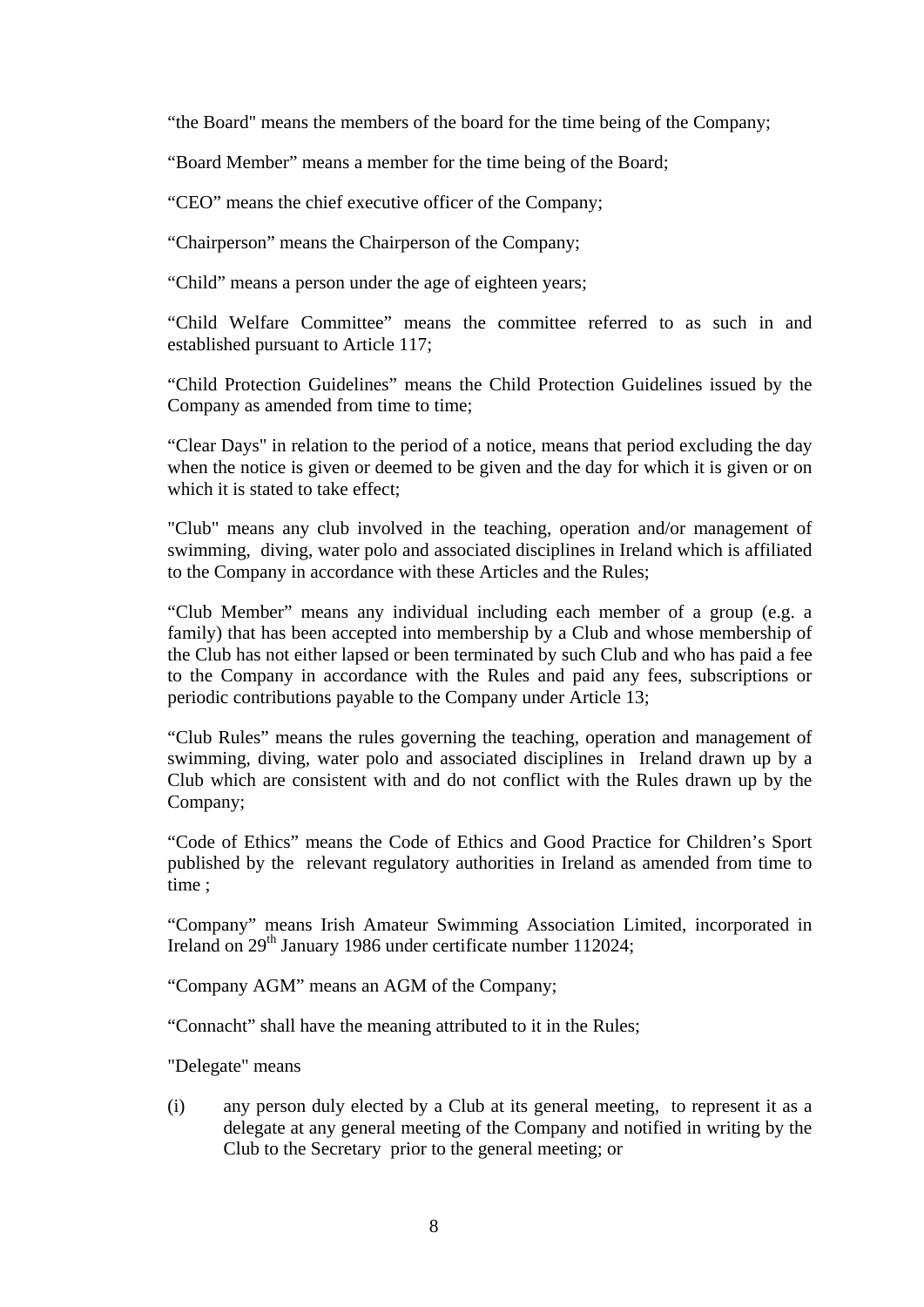(ii) any person duly nominated by an Affiliate Member to represent it at any general meeting of the Company and/or at any meeting of General Congress and notified in writing by the Affiliate Member to the Secretary prior to the general meeting or the meeting of General Congress as the case may be;

"Disciplinary and Complaints Committee" means the committee referred to as such in and established pursuant to Article 115;

"Education and Training Committee" means the committee referred to as such in and established pursuant to Article 118;

"EGM" means an extraordinary general meeting;

"electronic communications" has the meaning given to those words in the Electronic Commerce Act, 2000;

"electronic signature" has the meaning given to those words in the Electronic Commerce Act, 2000;

"*ex officio*" means, in relation to a person who is *ex officio* a member of the Board, any standing Committee, committee, sub-committee or similar body (each of the foregoing a "Relevant Body"), that such person has the right to attend and speak at, but not to vote or be counted in the quorum for the purposes of, any meeting of a Relevant Body of which he is *ex officio* a member;

"Finance Committee" means the committee referred to as such established pursuant to Article 119;

"FINA" means Federation International de Natation Amateur (International Swimming Association) located in the city of Lausanne, Switzerland;

"General Congress" means the forum of discussion by Members to be held annually after the annual general meeting of the Company or as soon as possible thereafter and referred to in Article 53;

"Ireland" means the Republic of Ireland and Northern Ireland;

"Irish Sports Council" means the Irish Sports Council established by the Department of Sports and Tourism;

"ISSA" means The Irish Schools Swimming Association Limited, a company registered in Ireland under registration number 341647, having its registered office at 10 Blackheath Avenue, Clontarf, Dublin 3;

"IWPA" means The Irish Water-Polo Association of Sports HQ, 13 Joyce Way, Park West, Dublin 12;

"Leinster" shall have the meaning attributed to it in the Rules;

"LEN" means Ligue Europeenne de Natation (European Swimming Association) located at Stadio Olimpico – Palazzina Bonifati – 00194, Rome, Italy;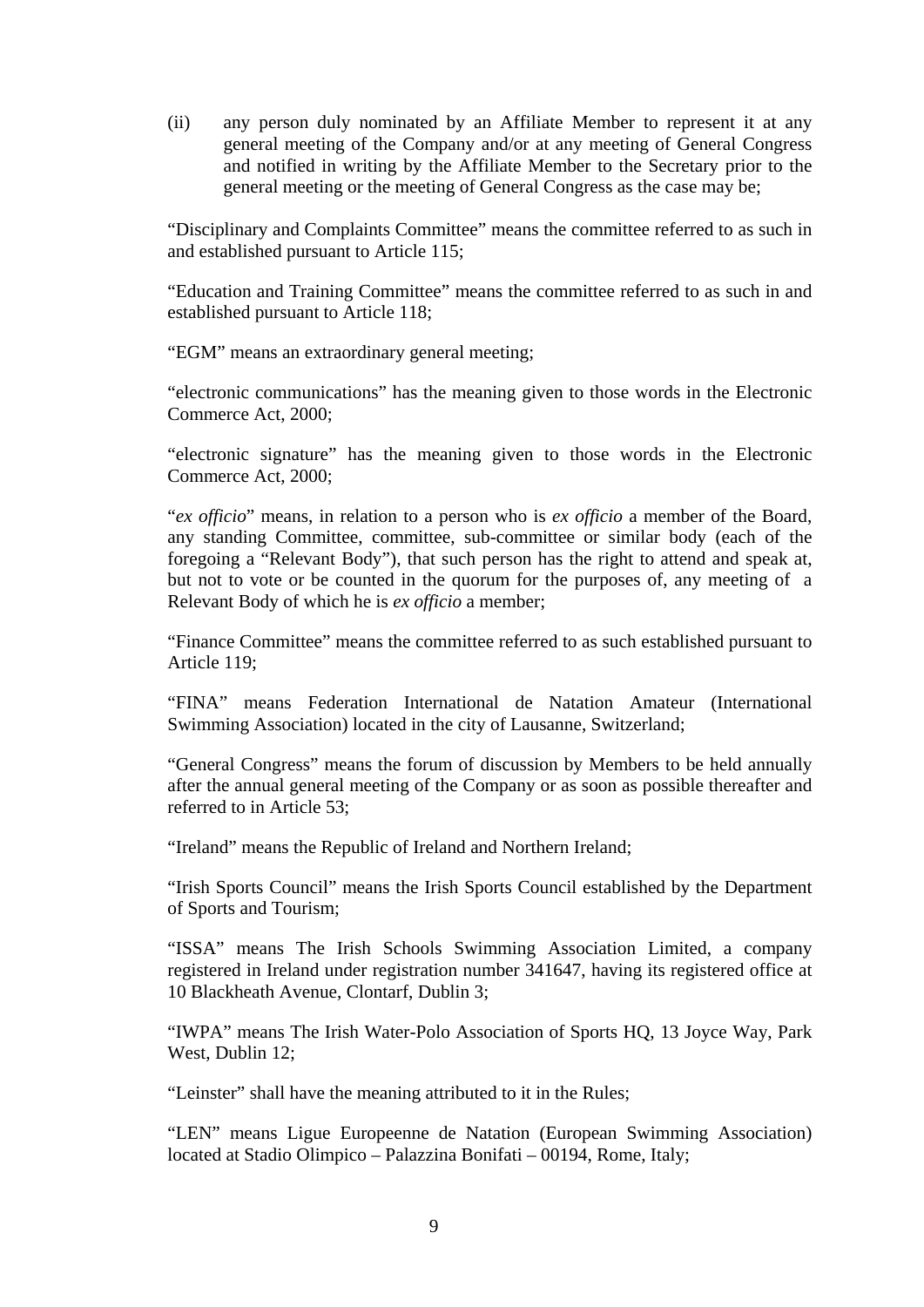"Member" means a person who is admitted to membership of the Company in accordance with these Articles and whose name is entered on the register of Members of the Company;

"month" means a calendar month;

"Munster" shall have the meaning attributed to it in the Rules;

 "qualified certificate" has the meaning given to those words in the Electronic Commerce Act, 2000;

"Region" means any of Connacht, Leinster, Munster and Ulster;

"Regional AGM" means an AGM of all Clubs located in a Region;

"Regional Management Committee" means a committee elected at the AGM of the relevant Regional AGM and referred to in Articles 129 and 130;

"Registered Office" means the registered office of the Company for the time being (at the date of adoption of these Articles being at Sports HQ, 13 Joyce Way, Park West, Dublin 12);

"Rules" means the uniform rules and regulations governing the operation and management of swimming, diving, water polo and associated disciplines in Ireland drawn up by the Board and as amended from time to time by the Board;

"Seal" means the common seal of the Company;

"Secretary" means the secretary of the Company or any other person appointed to perform the duties of the secretary of the Company;

"Selection Committee" means the committee referred to as such in and established pursuant to Article 114;

"Senior Officers" means the Chairman, Secretary and Treasurer of the Company and "Senior Officer" means any one of the Senior Officers;

"Standing Committee" means one of the committees listed in Article 111 and any committee created as a Standing Committee by the Board;

"Treasurer" means the person holding such office in the Company in accordance with these Articles;

"Ulster" shall have the meaning attributed to it in the Rules and may also be known as Swim Ulster (being either an independent incorporated entity or a trading name receiving funding from Sports Council Northern Ireland and other UK funding bodies as a *de facto* governing body); and

"year" means a calendar year other than in the context of elections to any office under these Articles, where "year" shall mean the period from the conclusion of one Company AGM to the conclusion of the next;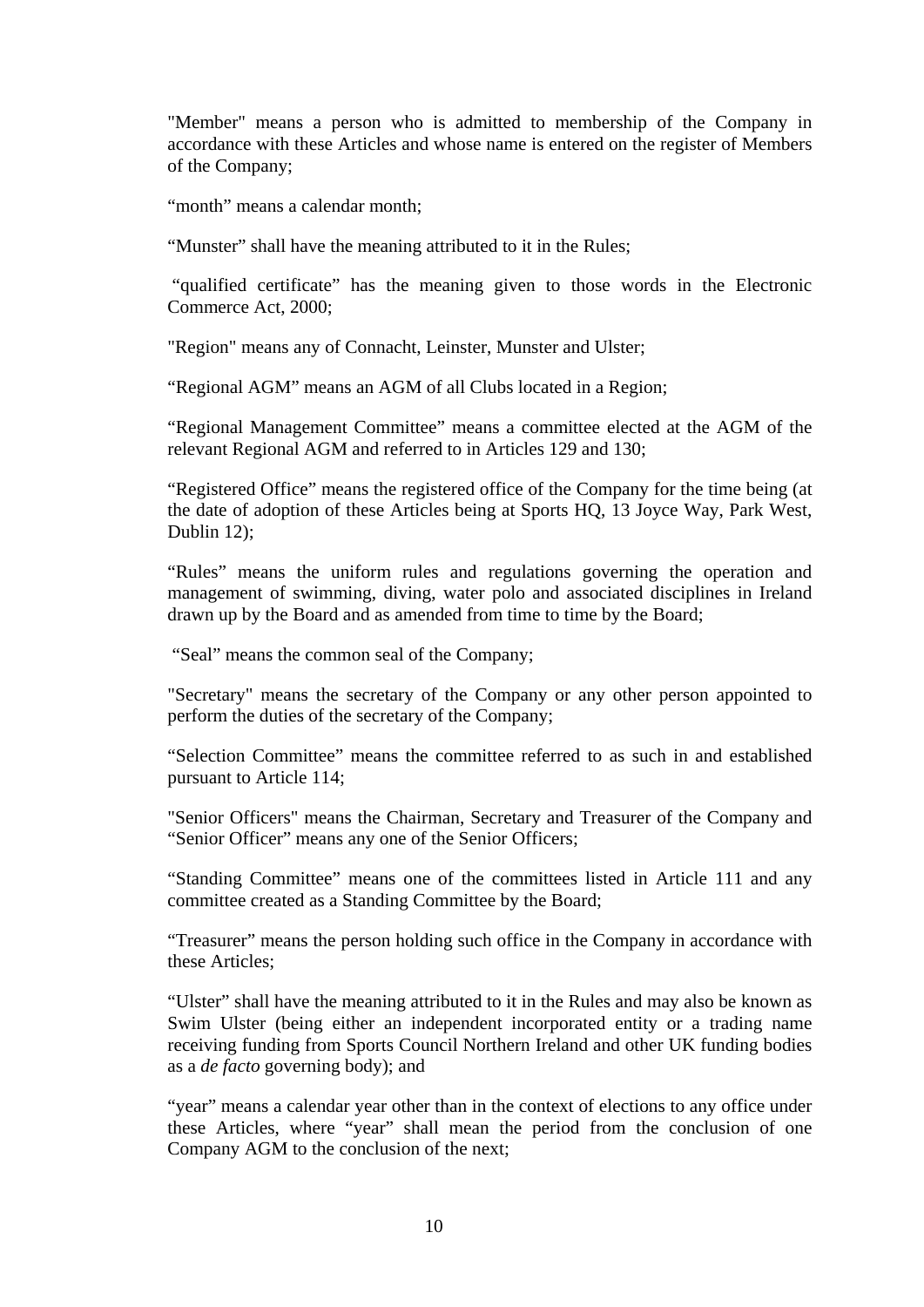- (b) reference to any statute or statutory provision includes a reference to that statute or statutory provision as from time to time modified or re-enacted;
- (c) words importing the singular number only shall include the plural number and vice versa; words importing the masculine gender only shall include the feminine and neuter gender and vice versa; and words importing persons shall include corporations;
- (d) any expression referring to writing shall, unless the contrary intention appears, be construed as including references to printing, lithography, photography, and any modes of representing or reproducing words in a visible form provided that the expression shall not include writing in electronic form except as provided in these Articles and/or, where it constitutes writing in electronic form sent to the Company, the Company has agreed to its receipt in such form;
- (e) unless the contrary intention appears, the use of the word "address" in these Articles in relation to electronic communications includes any number or address used for the purpose of such communications;
- (f) expressions referring to execution of any document shall include any mode of execution under seal or under hand or under any mode of electronic signature as shall be approved by the Board and expressions referring to receipt of any electronic communications shall, unless the contrary intention appears, be limited to receipt in such manner as the Company has approved; and
- (g) "person" includes any individual, firm, body corporate, association or partnership, government or state or agency of a state, local authority or government body or any joint venture (whether or not having a separate legal personality).
- 2. The regulations contained in Table C in the first schedule to the Companies Act, 1963 shall not apply to the Company.

## **OBJECTS**

3. The Company is established for the purposes expressed in its memorandum of association.

## **MEMBERSHIP**

- 4. The number of Members of the Company is unlimited. The subscribers to the memorandum of association of the Company and such other persons as are admitted to membership in accordance with these Articles shall be Members of the Company.
- 5. Every applicant for membership of the Company shall apply in the manner prescribed in the Rules and all applications shall in all cases be subject to the approval of the Board.
- 6. If the applicant is accepted for membership of the Company then on receipt from the applicant of the amount of the subscription payable under Article 13, the applicant's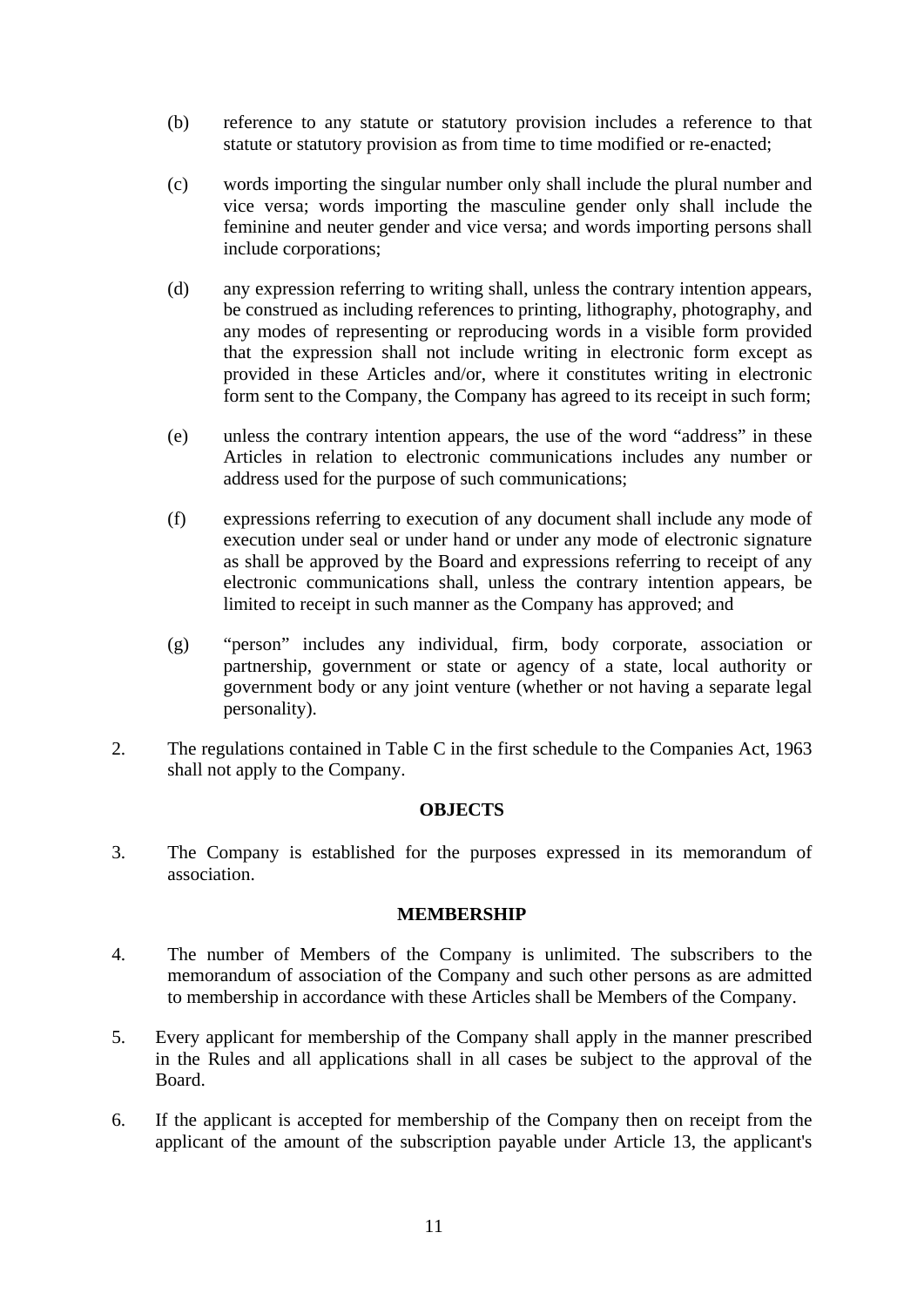name and address and the Club and Region to which the applicant is assigned shall be entered upon the register of Members.

- 7. Membership shall be personal to the Member and shall not be transferable or transmissible by the act of the Member or by operation of law.
- 8. Membership shall automatically cease on any Member's death, winding up or dissolution as the case may be.
- 9. Every Member shall further to the best of his ability the objects, interests and influence of the Company and shall observe all bye-laws, Rules and standing orders of the Company made pursuant to the powers in that behalf hereinafter contained.
- 10. Subject to the provisions of Articles 26 and 27, membership of the Company shall be open to the following three (3) categories of membership:
	- (a) Club Members;
	- (b) Affiliate Members; and
	- (c) Associate Members.
- 11. Every Member must comply with the following conditions of membership:
	- (a) that he agrees to be bound by the Child Protection Guidelines and by the Code of Ethics ;
	- (b) that he agrees to be bound by the Company's complaints and disciplinary procedures including any adjudication or determination made by the Disciplinary and Complaints Committee;
	- (c) that he agrees to be bound by any other conditions as may be imposed by the Board on his category of membership from time to time, subject to the Acts; and
	- (d) that he agrees to comply with the Rules, bye-laws and standing orders of the Company from time to time.
- 12. The Company shall keep an accurate and up to date register of Members at the Registered Office.
- 13. The Company AGM shall prescribe an application or subscription fee payable on admission to membership and an annual subscription and other periodic contributions payable by every Member. Such annual subscription and other periodic contributions shall be determined for each category of membership by the AGM. Any increase authorised by the AGM shall take effect only from the commencement of the next financial year. Members joining at any time during the year prior to September shall pay the full annual subscription fee and a rate of one third shall apply in respect of all new memberships commencing in the last quarter of the year.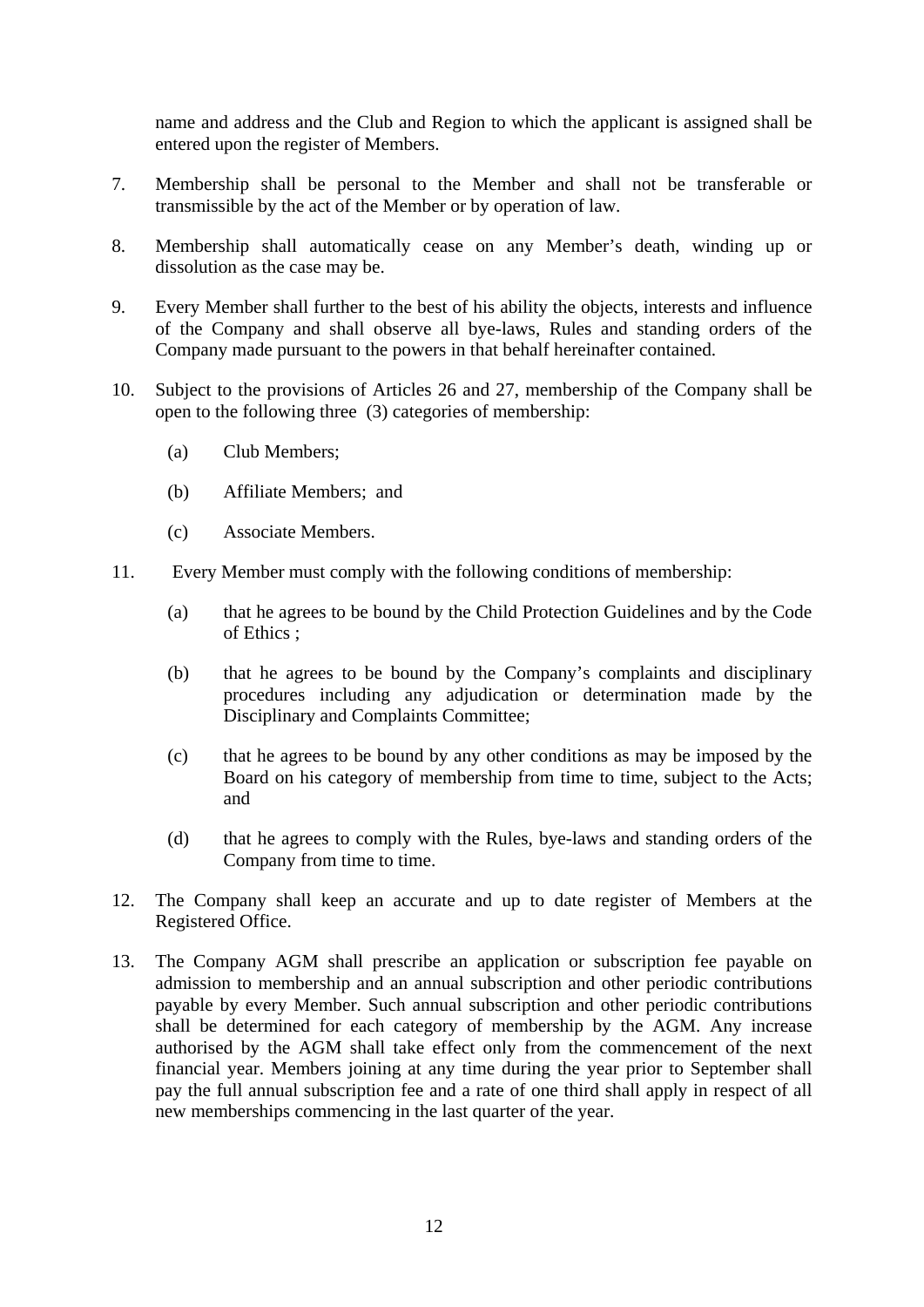## **CLUB MEMBERS**

- 14. Subject to compliance with the conditions set down in Article 11, Club Members shall have the following rights only:
	- (a) the right to compete at all swimming and associated disciplines' competitions held by or under the auspices of the Company subject to compliance with the relevant rules of the competition;
	- (b) the right to notice of, and to attend at, general meetings of the Company and the right to notice of, and to attend at, meetings of General Congress;
	- (c) the right to speak at General Congress;
	- (d) the right to speak at general meetings of the Company but only as a Delegate or Delegates duly elected by that Club Member's Club;
	- (e) the right through their Club and only if agreed by the Club at a general meeting of the Club, to put forward notices of motion at any general meeting of the Company subject to compliance with the applicable standing orders of the Company in relation thereto;
	- (f) the right to stand for election to any office of the Company subject to compliance with the Company's nomination procedures as set out in Articles 123 to 126; and
	- (g) for the avoidance of doubt, Club Members shall not have the right to vote at general meetings of the Company but shall have the right to vote by way of show of hands only at meetings of General Congress. Only Delegates duly appointed by Clubs on behalf of Club Members shall have the right to vote at general meetings of the Company.

## **AFFILIATE MEMBERS**

- 15. Subject to compliance with the conditions set down in Article 11, Affiliate Members shall have the following rights only:
	- (a) the right to notice of, and to attend at, general meetings of the Company and to notice of, and to attend at, meetings of General Congress;
	- (b) the right to nominate a maximum of two Delegates to attend general meetings of the Company and/or meetings of General Congress. Save for the ISSA's Delegate, who shall have the right to vote at general meetings of the Company, such Delegates shall have the right to speak but not the right to vote at general meetings;
	- (c) the right to speak at, and to vote by way of show of hands only at, meetings of General Congress through their duly appointed Delegates.
- 16. Each Affiliate Member shall in addition, subject to Articles 5 to13 herein and without prejudice to Article 15, be accepted for Affiliate Membership subject to and provided that the following conditions are met: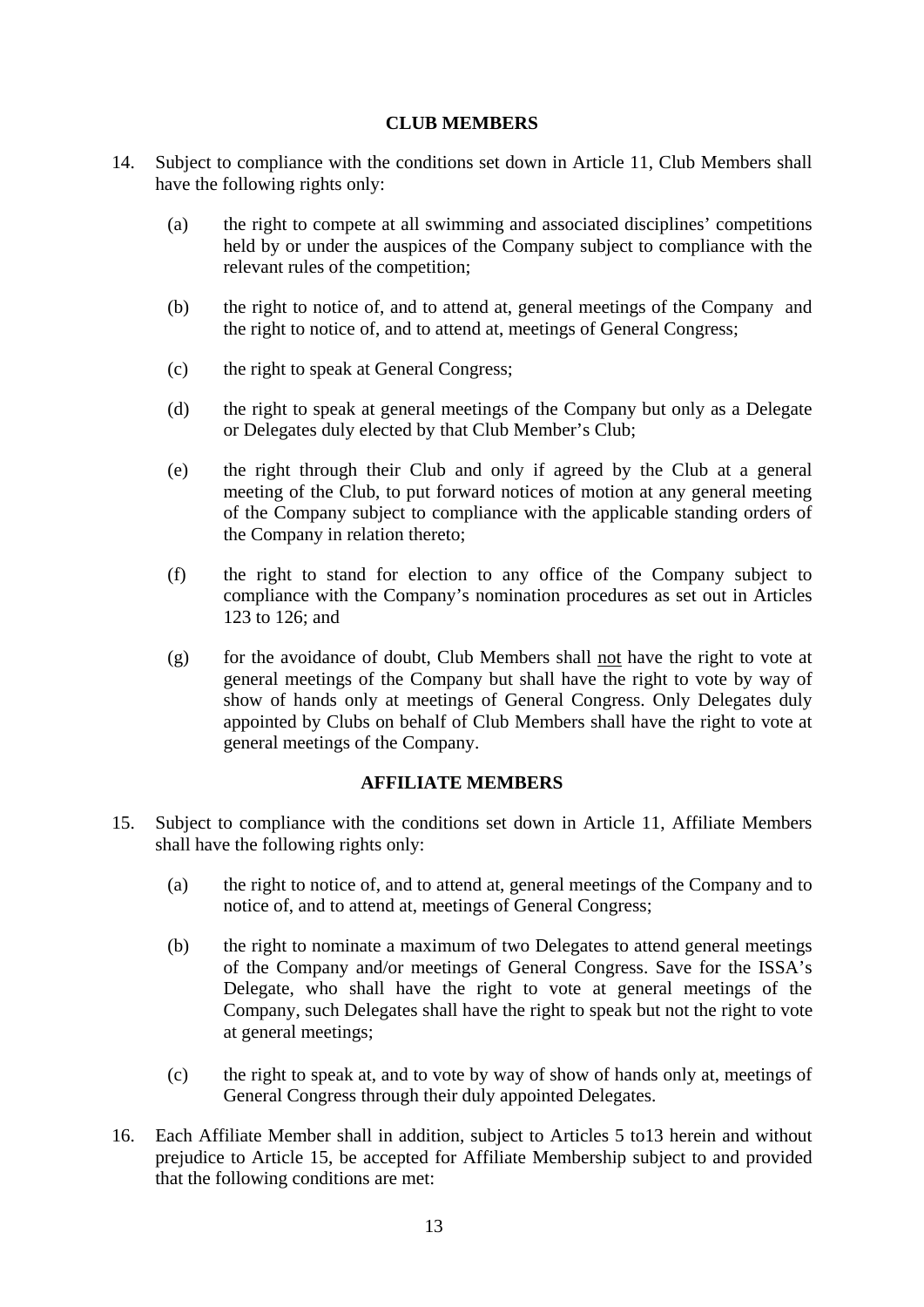- (a) that it agrees to be bound by the Child Protection Guidelines and the Code of Ethics and that its memorandum and articles of association (if it is an incorporated entity) and any rulebook or other constituent documentation contain covenants to this effect;
- (b) that it adopts disciplinary procedures no less onerous than the disciplinary procedures determined by the Board and set down in the Rules or in any other document setting out the disciplinary and complaints procedure of the Company;
- (c) that if registered as a separate legal incorporated entity, it is duly incorporated and validly existing under the laws governing its incorporation and confirms to the Company in a manner satisfactory to the Board that it is responsible for its own affairs and the financing of its own activities and the Company shall assume no responsibility in relation thereto;
- (d) that its rules, bye-laws, standing orders, procedures and memorandum and articles of association or any other constituent document do not conflict with and are consistent with the Rules, bye-laws, standing orders, procedures and memorandum and articles of association of the Company;
- (e) that it complies with these Articles, the Rules, bye-laws, standing orders and procedures of the Company and, in particular, those provisions in relation to affiliation procedures or application forms and procedures for Affiliate Members as specified by the Board from time to time; and
- (f) if it has received funding from or through the Company in a financial year that it reports to the Company AGM on, and accounts to the Board for, its activities.

## **ASSOCIATE MEMBERS**

- 17. Subject to compliance with the conditions of Article 11 and the provisions of Article 18, Associate Members shall have the following rights only:
	- (a) the right to notice of, and to attend at, general meetings of the Company and to notice of, and to attend at, meetings of General Congress;
	- (b) Associate Members shall not have the right to speak or to vote at general meetings of the Company but shall have the right to speak and to vote by way of show of hands only at meetings of General Congress; and
	- (c) the right to nominate and vote for a candidate for election to the Education and Training Committee, such election to take place in the manner set out in Articles 118 and 123 below.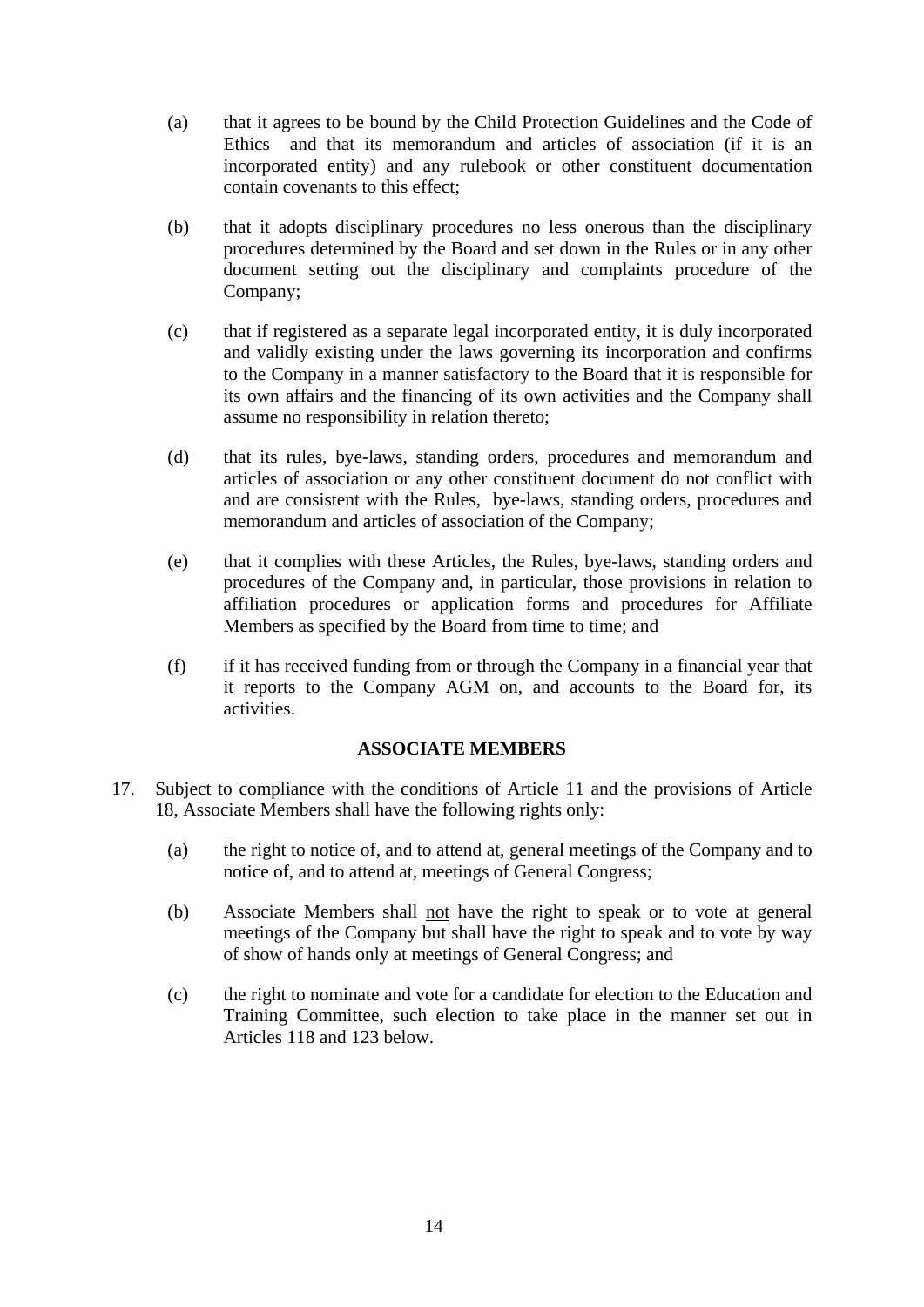18. Each Associate Member shall sign a legally binding undertaking to the Company (in such form as the Board may require) to adhere to the Child Protection Guidelines applicable and the Code of Ethics in carrying on the profession or practice of teaching/operation or management of swimming and associated disciplines.

## **CLUBS**

- 19. Clubs shall comply with all affiliation regulations and procedures set down by the Company whether in the Rules or any bye-laws or standing orders and as drawn up by the Board from time to time and shall be bound by these Articles.
- 20. A Club's rules, bye-laws, procedures and standing orders shall not be in conflict with any provision of these Articles or the Rules.
- 21. A Club Member who ceases to be a member of a Club automatically ceases to be a Member of the Company.
- 22. In the event of a Club failing to comply with or failing to enforce any disciplinary or other measure prescribed by the Board, the Disciplinary and Complaints Committee and/or the Company in general meeting, the Club shall be liable to be disaffiliated from the Company in accordance with the procedures for disaffiliation set down in the Rules or any bye-laws or standing orders.

## **ANTI-DOPING**

- 23. The anti-doping rules of the Company are the Irish Anti-Doping Rules as published by the Irish Sports Council and as amended from time to time by the Irish Sports Council. The Company accepts the right of FINA, the Irish Sports Council, the Northern Ireland Sports Council, LEN, the Olympic Council of Ireland, or duly authorised representatives of such bodies, to dope test, in accordance with law, any competing Member both in-competition and out of competition (i.e. un-announced testing).
- 24. It shall be a fundamental condition of membership of the Company, in addition to any other provisions concerning membership and the various categories of membership as laid down in these Articles, that, subject to Article 25, Members submit to and comply with any dope testing by the Company or any of the bodies referred to in Article 23.
- 25. In the case of a Child who is asked to be subject to dope testing, the prior written consent of his parent or guardian must be given either via the initial membership process at Club level, or at selection for competition or through competition entry forms.

## **CESSATION/SUSPENSION/EXPULSION OF MEMBERSHIP**

- 26. A Member shall forthwith cease to be a Member if he fails to pay any application fee or subscription or other contribution for which he becomes liable whilst he is a Member within the period laid down by the Board for any such payments.
- 27. Without prejudice to the provisions of Article 26 hereof, if the conduct of any Member is such as shall in the opinion of the Board be injurious to the character or interests of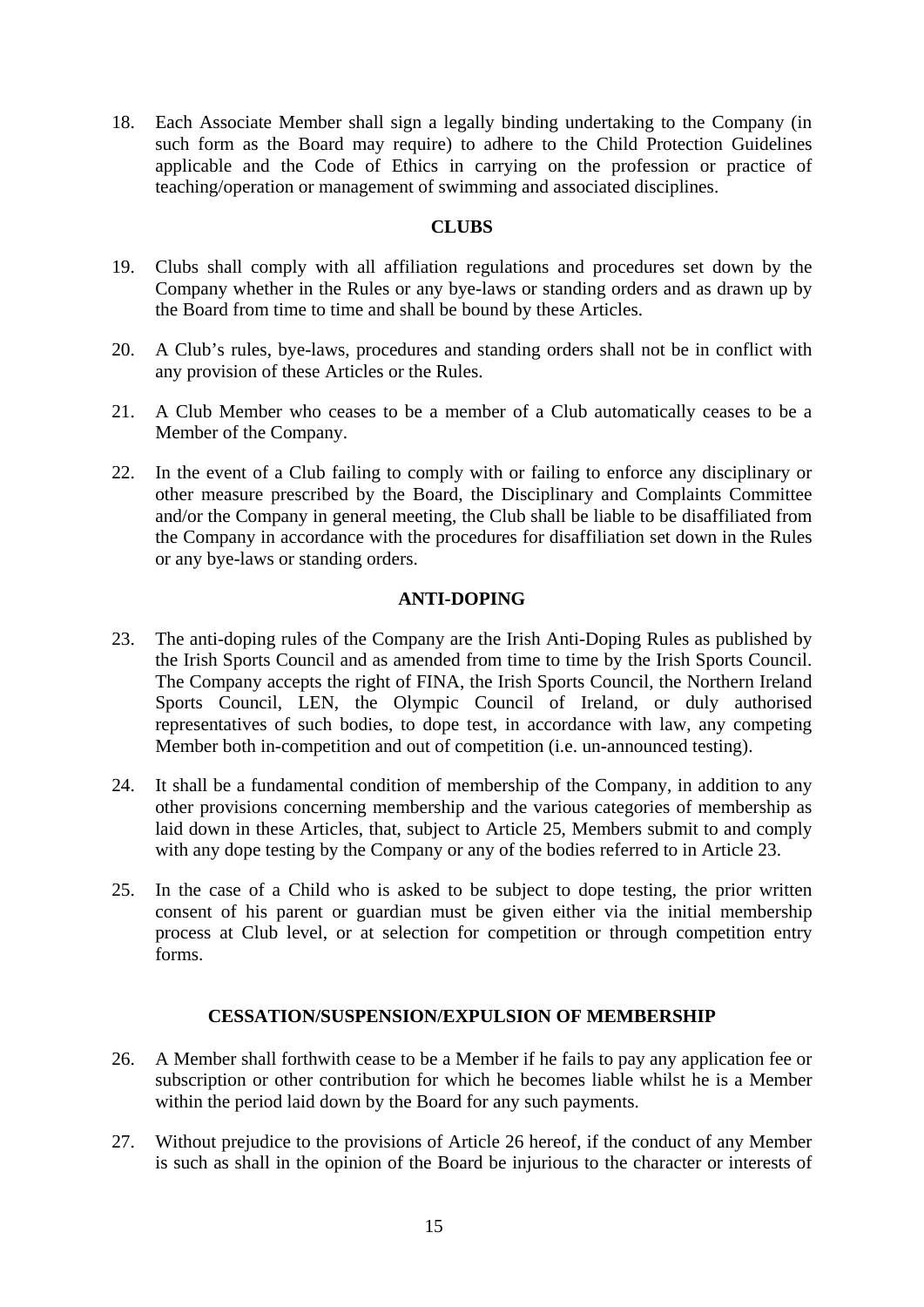the Company or render that Member unfit to remain a Member of the Company, or if any Member shall refuse or wilfully neglect to comply with any of these Articles or if the Board shall for any good reason require that a Member be expelled from membership the Board may by a resolution of a majority of at least three-fourths (75%) of the Board present and voting at a Board meeting specially convened for this purpose suspend such Member from membership indefinitely or otherwise limit for a stated period the rights of membership of that Member or may expel such Member from membership of the Company provided that such a Member shall have fourteen (14) Clear Days' notice sent to him of the Board meeting and shall be entitled to attend such a meeting and be heard in his defence but shall not be present at the voting or take part in the proceedings otherwise than as the Board shall permit. Notice under this Article shall be deemed to have been served and delivered if it is sent by post in accordance with the provisions set out in Articles 141 to 149.

- 28. Cessation of membership of the Company howsoever occurring:-
	- (a) shall not entitle the Member to repayment of the whole or any part of any contribution or subscription previously paid by him; and
	- (b) shall be without prejudice to the Member's liability to pay any contribution or subscription which has become due and payable before such cessation.

## **GENERAL MEETINGS**

- 29. All general meetings other than annual general meetings ("AGMs") shall be called extraordinary general meetings ("EGMs"). The Company shall in each year hold an AGM in addition to any other general meetings in that year and shall specify the meeting as such in the notice calling it. All general meetings shall be held in Ireland, subject to Article 30.
- 30. The Company AGM shall, so far as reasonably practicable, be held at such time and date as the preceding AGM shall determine, subject to compliance with the Acts. The venue of such AGM shall be determined by and shall be in the Region in which the President, outgoing at such AGM, resides. In order to comply with the Acts, if an AGM is to be held in Northern Ireland the preceding AGM must pass a resolution that it be so held.
- 31. The Board shall convene an EGM:
	- (a) if a resolution to convene an EGM is passed at the preceding AGM; or
	- (b) on the requisition of Members pursuant to the provisions of the Acts; or
	- (c) where ten (10) Clubs each having held an EGM requisition such a meeting by service on the Secretary of a written notice duly signed by two officers from each Club seeking the holding of such a meeting; or
	- (d) where two-thirds of the Board resolve to convene such a meeting.

Subject to the provisions of the Acts, such meetings shall be convened by the Board within twenty-eight (28) Clear Days of the receipt of the requisition required under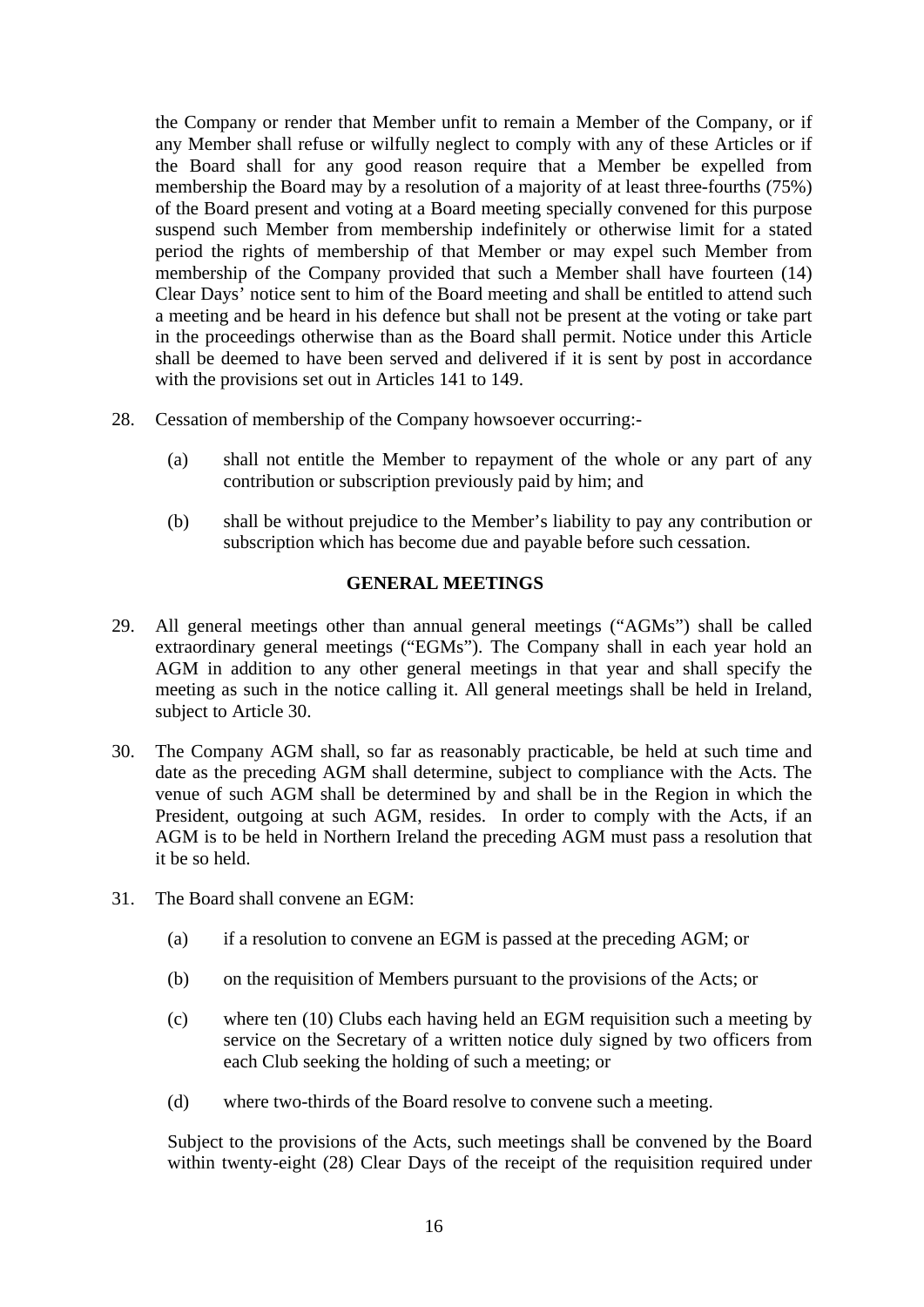this Article or the date on which the Board Members resolve to convene such a meeting in accordance with Article 31(d) above. EGMs shall be held at a time and venue and on a date as determined by the Board.

32. The accidental omission to give notice of a meeting to, or the non-receipt of notice of a meeting by, any person entitled to receive notice shall not invalidate the proceedings at that meeting.

## **PROCEEDINGS AT GENERAL MEETINGS**

- 33. Each Club and each Affiliate Member respectively shall be entitled to send two (2) Delegates to general meetings of the Company. All Delegates shall be Members of the Company. A Delegate shall be elected by a Club in accordance with the procedure in the Club's rules for electing Delegates at its general meting or, as the case may be, duly nominated by an Affiliate Member. Each Club shall notify the Secretary in writing of the Delegate(s) elected by it, and each Affiliate Member shall notify the Secretary in writing of the Delegate(s) nominated by it, before the relevant meeting.
- 34. No business shall be transacted at any general meeting unless a quorum is present. Save as otherwise provided in these Articles, fifty (50) Delegates entitled to attend and cast votes at a general meeting of the Company and who are present in person shall constitute a quorum.
- 35. If such a quorum is not present within half an hour from the time appointed for the meeting, or if during a meeting such a quorum ceases to be present, the meeting shall stand adjourned to the same day in the next week at the same time and place or to such time and place as the Board may determine and if at the adjourned meeting a quorum is not present within half an hour from the time appointed for the meeting the Members present shall be a quorum.
	- 36. (a) Subject to paragraph (b) of this Article 36, the Chairperson or in his absence some other Board Member nominated by the Board shall preside as chairperson of the meeting, but if neither the Chairperson nor such other Board Member (if any) be present and willing to act within fifteen (15) minutes after the time appointed for holding the meeting, the Board Members present shall elect one of their number to be chairperson and, if there is only one Board Member present and willing to act, he shall be chairperson.
		- (b) The Board may, with the consent of the Chairperson, appoint an independent person of suitable standing to chair any general meeting of the Company provided that any person so nominated shall be approved by a majority of the Board.
- 37. If no Board Member is willing to act as chairperson, or if no Board Member is present within fifteen (15) minutes after the time appointed for holding the meeting, or if the procedure under Article 36(b) is not adopted, then the Members present and entitled to vote shall choose one of their number to be chairperson of the meeting.
- 38. The chairperson of the meeting may, with the consent of a meeting at which a quorum is present (and shall if so directed by the meeting), adjourn the meeting from time to time and from place to place, but no business shall be transacted at an adjourned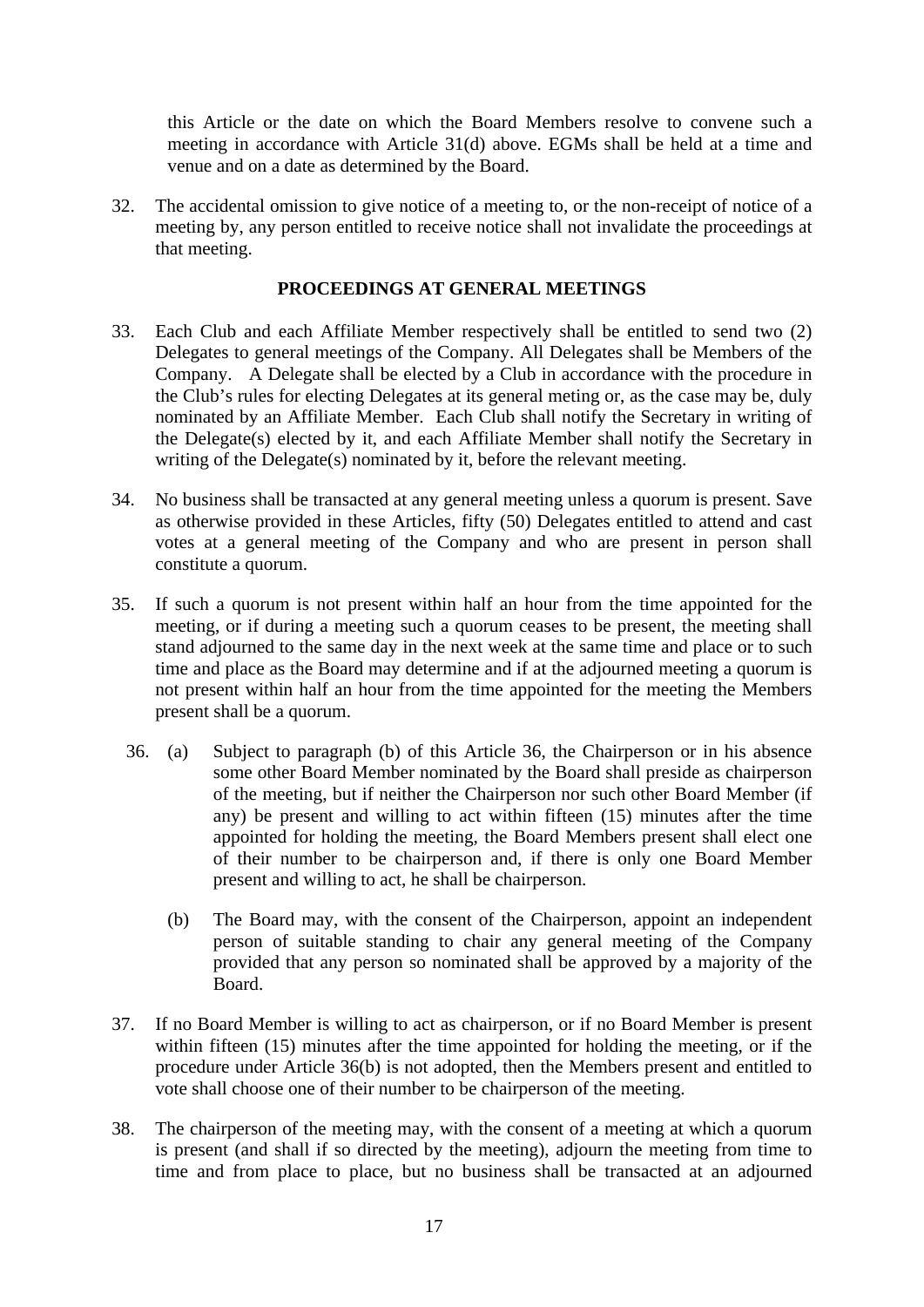meeting other than business which might properly have been transacted at the meeting had the adjournment not taken place. When a meeting is adjourned for fourteen (14) days or more, at least seven (7) Clear Days notice shall be given specifying the time and place of the adjourned meeting and the general nature of the business to be transacted. Otherwise it shall not be necessary to give any such notice.

- 39. Voting by proxy shall not be permitted.
- 40. At all general meetings of the Company a resolution put to the vote of the meeting shall be decided on a poll.
- 41. In the case of an equality of votes the chairperson of the meeting shall have a casting vote in addition to any other vote he may have*.*
- 42. Subject to the provisions of the Acts, a poll shall be determined by a simple majority of those present and voting on the poll. A poll shall be taken as the chairperson of the meeting directs and he may appoint scrutineers (who need not be Members) and fix a time and place for declaring the result of the poll. The result of the poll shall be deemed to be the resolution of the meeting at which the poll was demanded.
- 43. Where a resolution(s) to amend the Company's memorandum of association and/or its articles of association is successful at a Company AGM, that resolution shall have immediate effect from the conclusion of such meeting.
- 44. A poll on the election of a chairperson of the meeting or on a question of adjournment shall be taken forthwith. A poll demanded on any other question shall be taken either forthwith or at such time and place as the chairperson of the meeting directs not being more than thirty (30) days after the meeting. The taking of a poll shall not prevent the continuance of a meeting for the transaction of any business other than the question on which the poll is taken
- 45. No notice need be given of a poll not taken forthwith if the time and place at which it is to be taken are announced at the meeting. In any other case at least seven (7) Clear Days notice shall be given specifying the time and place at which the poll is to be taken.
- 46. The Board shall be responsible for arranging the timetable and order of business at the Company AGM subject to standing orders for Company AGMs as are determined by the Board and subsequently circulated by the Company to the Members. All business shall be deemed special that is transacted at an EGM, and all that is transacted at an AGM shall also be deemed special, with the exception of the consideration of the accounts and balance sheet, and the reports of the Board and of the auditors and the fixing of the remuneration of the auditors and the election of Board Members.
- 47. Included as part of the report of the Board referred to at Article 46 above shall be the report of the Board Members in conjunction with the CEO which shall include a review of the following areas:
	- (a) the strategic plan as laid down by the Board and/or the Company;
	- (b) the business plan of the Company as determined by the Board in respect of each year;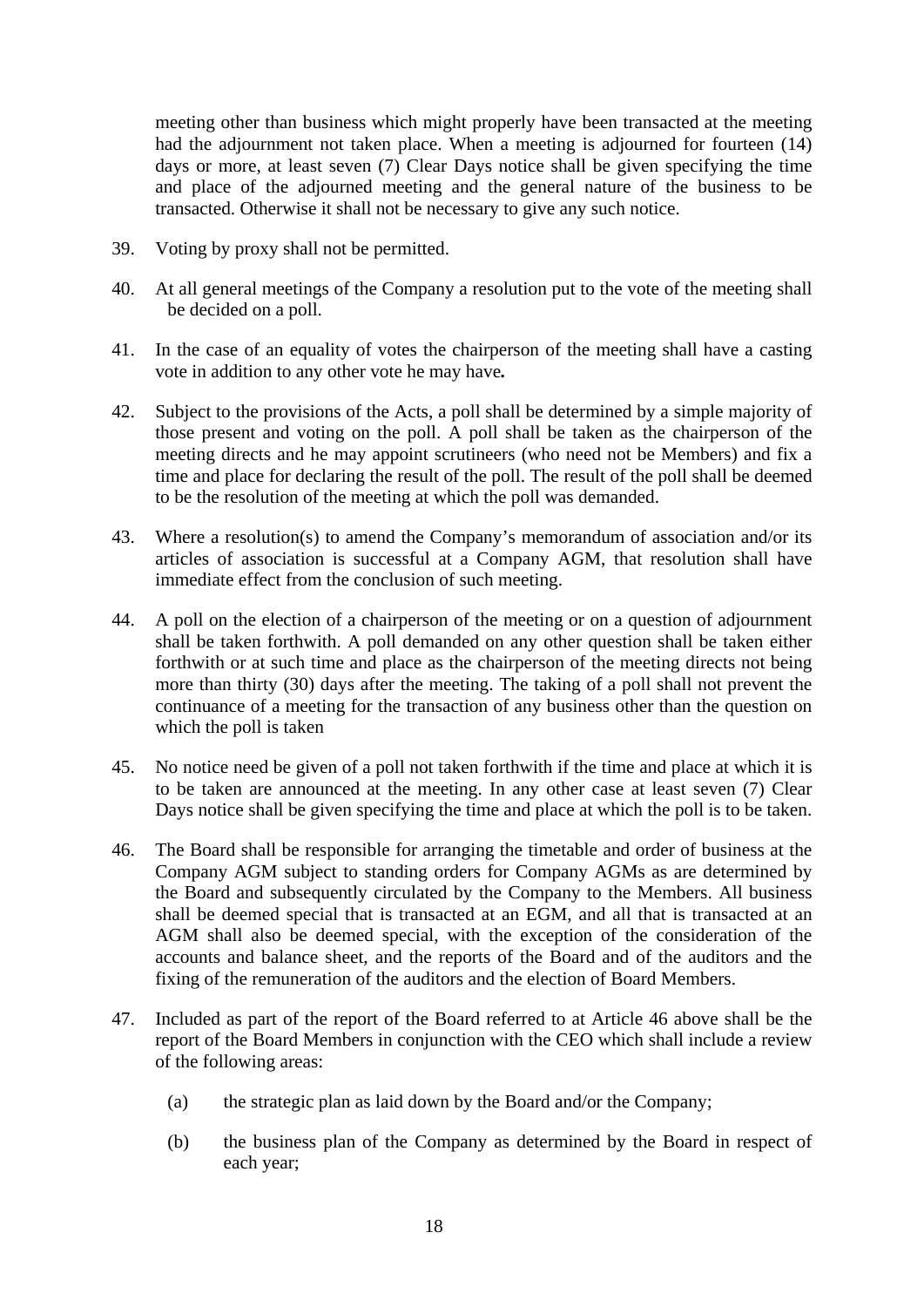- (c) education as provided or funded by the Company in the year under review; and
- (d) reports from the Regional Management Committees.
- 48. Prior to the day appointed for the holding of the Company AGM, the following procedure shall apply:
	- (a) any proposition or motion, whether to amend the memorandum and articles of association of the Company or on any other topic, shall be notified to the Secretary in writing not less than 42 Clear Days before the date for holding the AGM. Each such proposition shall deal with one subject only;
	- (b) the Board may alter or amend or disallow any proposition or motion which offends against either or both of the memorandum of association and/or the articles of association of the Company or which the Board considers at is discretion is offensive, frivolous, against the interests of the Company or otherwise inappropriate but not otherwise and may composite any two (2) or more propositions which, in the opinion of the Board, constitute in substance the same proposition or which deal with the same subject matter and are to the same effect. The Board shall inform, in writing, any Delegates whose proposition is altered, amended, composited or disallowed in accordance with this sub-paragraph (b) of this Article 48 and shall then arrange for the final AGM agenda to be prepared and furnished to each person entitled to receipt of notice in accordance with these Articles not later than twenty-one (21) Clear Days before the dated fixed for holding the AGM; and
	- (c) the Board shall distribute to Members its report and statement of accounts for the relevant financial year not less than twenty-one (21) Clear Days before the date fixed for holding the AGM.

## **VOTES OF MEMBERS**

- 49. The voting rights which apply with respect to the different categories of Members are set out in Articles 14 to 17.
- 50. Delegates shall be entitled to attend and vote at general meetings of the Company. On a vote taken every Delegate present and entitled to vote shall have one vote in accordance with the wishes of the Club Members or the ISSA (as the case may be) he represents (subject to Article 15(b)).
- 51. If a Delegate is unable to attend a general meeting, his place (with all accompanying rights) may be taken by another person elected by the relevant Club or nominated by the relevant Affiliate Member (as the case may be) and notified to the Secretary of the Company no later than the commencement of the meeting. Such an elected or nominated replacement Delegate must be a member of the Club or Affiliate Member which elected or nominated the original Delegate who is being replaced.
- 52. No objection shall be raised to the qualification of any voter except at the meeting or adjourned meeting at which the vote objected to is tendered, and every vote not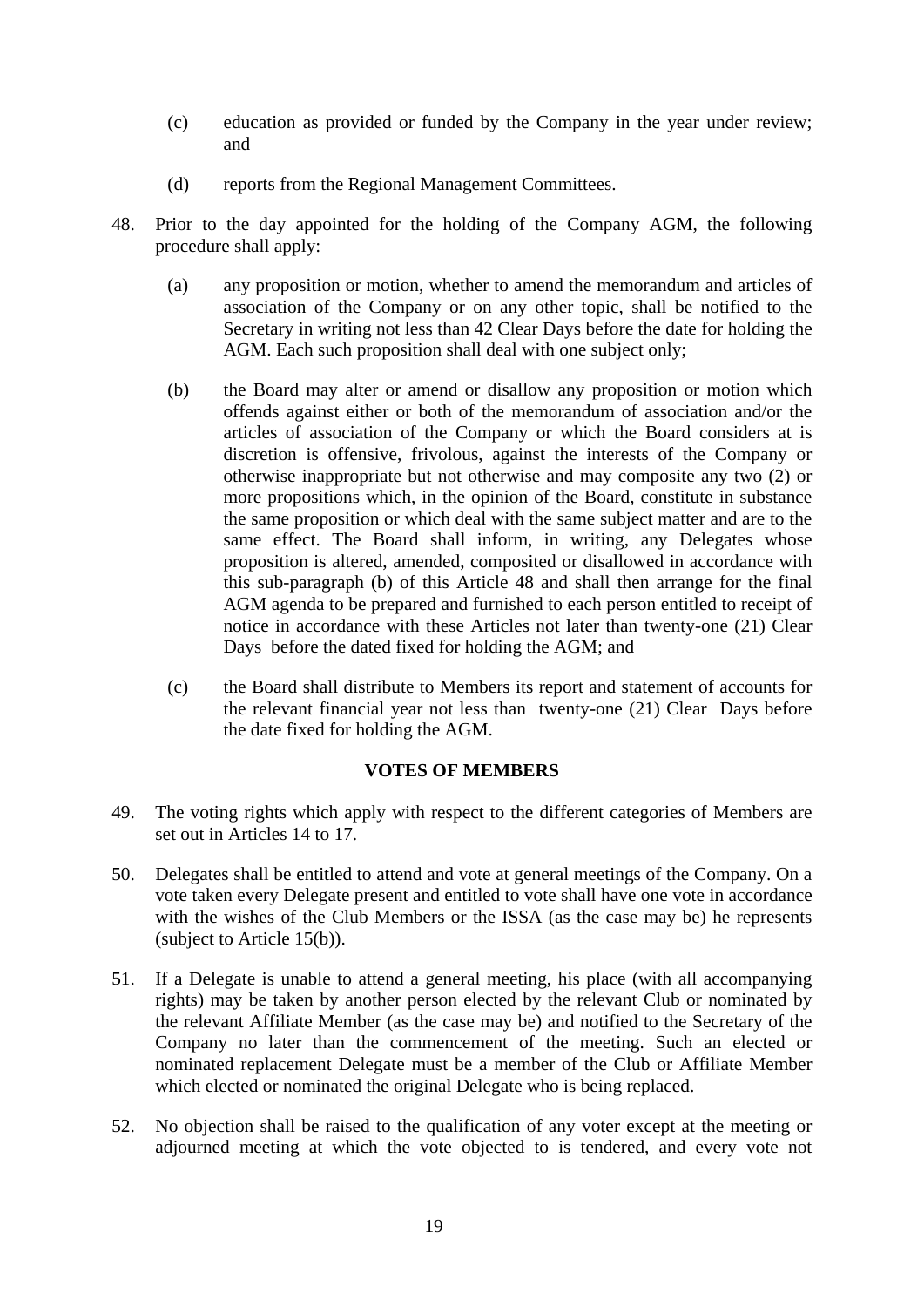disallowed at the meeting shall be valid. Any objection made in due time shall be referred to the chairperson of the meeting whose decision shall be final and conclusive.

## **GENERAL CONGRESS**

- 53. Immediately after the conclusion of a Company AGM, or as soon as possible thereafter, a general congress of the Company will be held ("General Congress") each year at such time and place as shall be determined by the Board.
- 54. The General Congress shall constitute an informal forum for exchange of views by Members (and, in the case of Affiliate Members, their Delegates) concerning swimming and associated disciplines in Ireland and competitions in relation thereto.
- 55. The order of business for General Congresses shall be as determined by the Board and set out in standing orders for meetings of General Congress which shall be determined by the Board and circulated to all Members entitled to notice of and to attend at meetings of General Congress. The presiding officer of the meeting of General Congress shall be determined by the Board.
- 56. Unless expressly stated otherwise in these Articles or in standing orders for meetings of General Congress, procedures for meetings of General Congress shall be as set out for general meetings of the Company *mutatis mutandis*, insofar as is reasonably practicable, and shall be set out in standing orders for meetings of General Congress.
- 57. The General Congress shall be entitled to make non-binding recommendations to the Board. Any such non-binding recommendations shall be by resolution(s) put to a meeting of General Congress. At meetings of General Congress a resolution put to the meeting shall be decided by a show of hands of those present and entitled to vote and a poll vote shall not be necessary or required. In the event of any dispute or question arising on the result of any such vote, the decision of the presiding officer of the meeting of General Congress shall be final and conclusive.
- 58. The Board, any committees, sub-committees and the Standing Committees shall take into consideration all recommendations made by General Congress from time to time but shall not be bound by them. The Board shall report back to the Membership within three (3) months from the date of the relevant General Congress on its considerations of any recommendations made by General Congress.
- 59. The business to be discussed at General Congress shall include but not be limited to the reports of the Standing Committees.
- 60. Subject to the provisions of Articles 141 to 149, notice of General Congress shall be sent by the Secretary to every Member not less than twenty-one (21) Clear Days in advance of such meeting and the notice of a meeting of General Congress shall be sent by the Secretary to all Members at the same time as notice of the Company AGM is sent to Members.

## **TERMS OF OFFICE AND TRANSITIONAL PROVISIONS**

61. For the purpose of calculating for what term or terms any person has held any office provided for in these Articles, any term of office held before the conclusion of the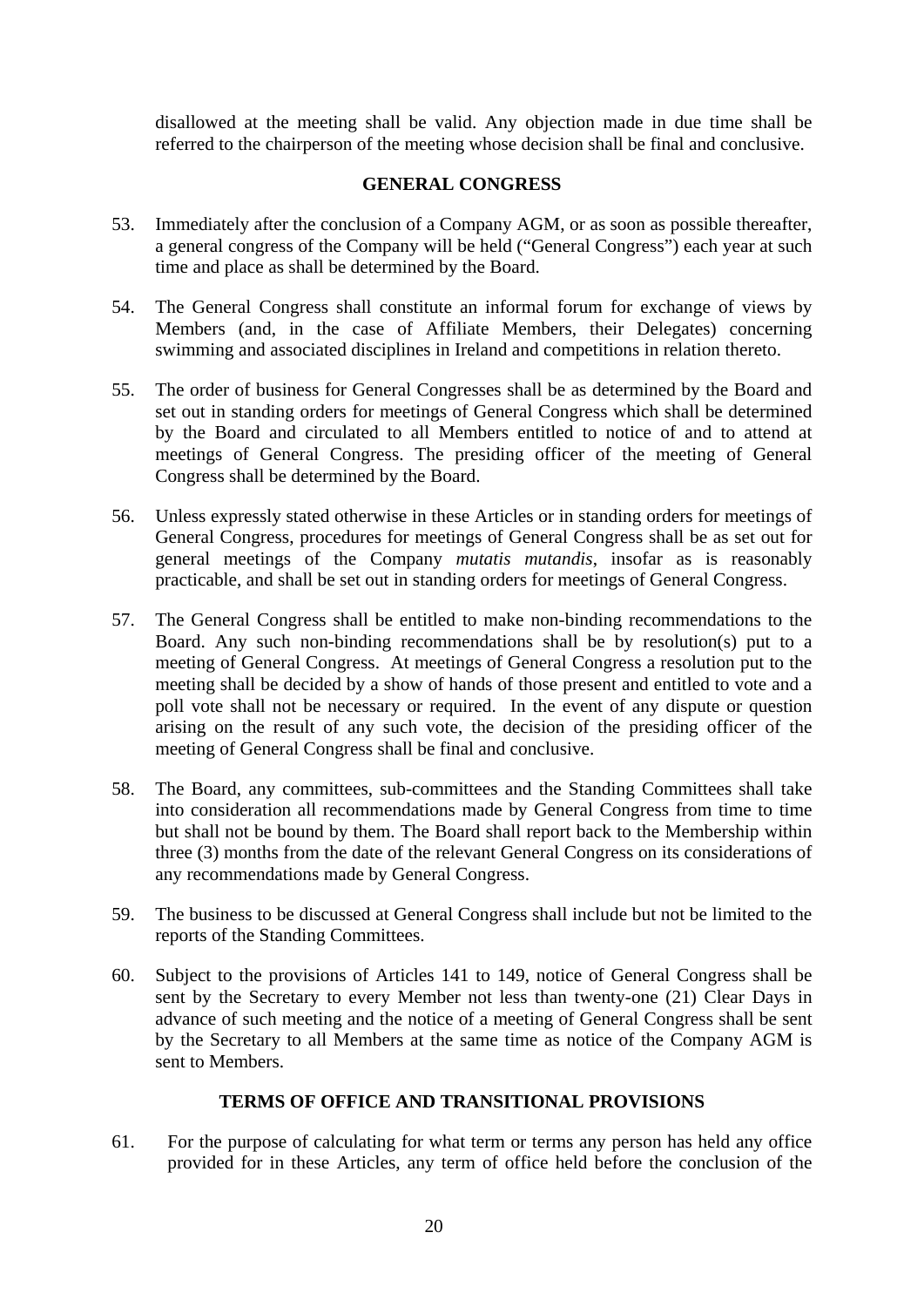Company AGM in 2005 shall be disregarded. For the avoidance of doubt, all persons holding office at or from the conclusion of the Company AGM held in 2005 (and therefore holding office on the date of adoption of these Articles) shall continue to hold those offices subject to all the provisions of these Articles (including, but without limiting the generality of the foregoing, those provisions relating to (a) terms of office and (b) procedures for appointment, election or nomination to be followed before the Company AGM to be held in 2006).

### **THE BOARD**

- 62. The Members shall, subject to and in accordance with the provisions of these Articles, elect the Board at Company AGMs. No person other than a Member of the Company shall be eligible to be a Board Member.
- 63. Unless otherwise determined by ordinary resolution, the number of Board Members shall be not more than eleven (11) and shall never at any time be less than seven. The Board shall be composed of the following:
	- (a) Chairperson;
	- (b) Treasurer;
	- (c) Secretary; and
	- (d) two (2) representatives from each of the four Regions ("Ordinary Board Members").
- 64. The Chairperson, Treasurer and Secretary shall be elected annually at the AGM. The two (2) representatives from each of the four Regions referred to at Article 63(d) above shall be elected by their respective Regional AGM and shall hold office from the conclusion of the Company AGM to which their elections have been notified by the secretary of the relevant Region until the conclusion of the next Company AGM. The secretary of each Region shall notify the Secretary (of the Company) no later than 12 Clear Days prior to the commencement of the Company AGM of the names of the persons so elected.
- 65. Where any Board Member has served as a Board Member (whether as either of both of a Senior Officer and an Ordinary Board Member) for four years (whether consecutive or not) he may not serve as a Board Member again until at least two consecutive years have elapsed since he last served. For the purposes of this article, "year" means the period between the conclusion of one Company AGM and the conclusion of the next.
- 66. In addition, the Board shall have power at any time and from time to time, by majority resolution of the Board, to:
	- (a) appoint any person (who shall be an existing Board Member) to fill a casual vacancy arising amongst the Senior Officers to hold office from the date of such appointment until the conclusion of the next Company AGM; and/or
	- (b) appoint any person to be an Ordinary Board Member to fill a casual vacancy (or other vacancy however arising) on the Board arising amongst the Ordinary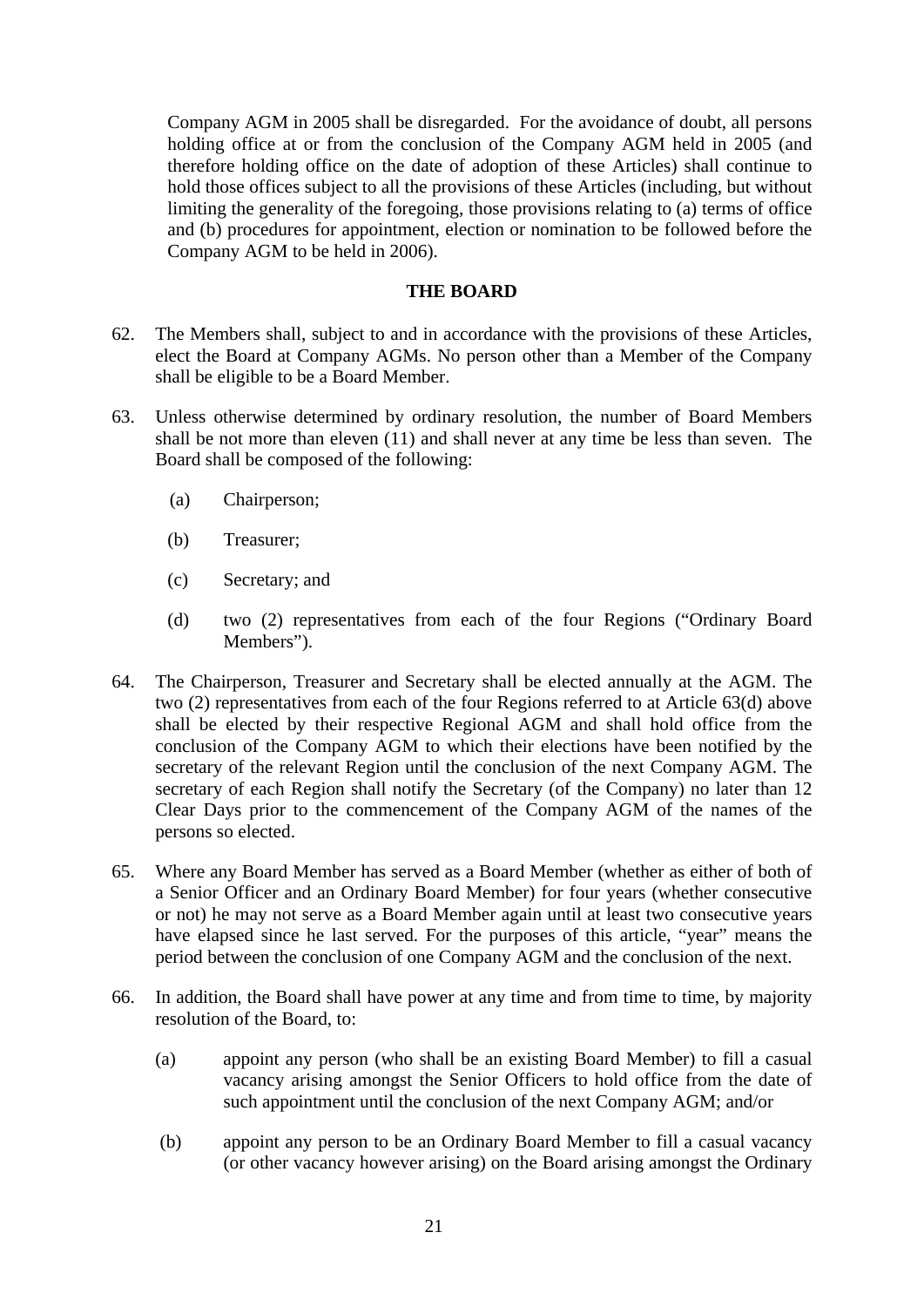Board Members only where such vacancy has not been filled by the relevant Region (which elected the original Ordinary Board Member) electing a replacement in accordance with its procedures, within ninety (90) days from the date of such vacancy arising. Such person so appointed shall hold office as an Ordinary Board Member until the conclusion of the next Company AGM after his appointment and shall then be eligible for re-election subject to the provisions of these Articles. Any person to be so appointed by the Board must be a member of a Club in the relevant Region.

- 67. Subject to the maximum periods of office provided for in these Articles, and to the provisions of the Acts, a retiring Board Member shall be eligible for re-election.
- 68. The Company may by ordinary resolution of which extended notice has been given in accordance with section 142 of the Companies Act 1963 remove any Board Member before the expiration of his period of office, notwithstanding anything in these Articles or in any agreement between the Company and such Board Member. Such removal shall be without prejudice to any claim such Board Member may have for damages for breach of any contract of service between him and the Company.
- 69. A vacancy created by the removal of a Board Member under article [68] may be filled as a casual vacancy.
- 70. No Board Member (including the President) shall be eligible for appointment to any paid executive office in the Company (including that of the CEO).

#### **PRESIDENT**

- 71. An elected nominee from one of the Regions (as hereinafter provided) shall hold the office of President of the Company each year (for this purpose being the period from the conclusion of one Company AGM to the conclusion of the next).
- 72. No person shall hold the office of President more than twice and while holding that office shall not hold office as a Board Member.
- 73. The office of the Presidency shall be rotated each year between the Regions (i.e. until the next Company AGM) in the following order: Ulster, Connacht, Munster and Leinster. The elected nominee for the office of President from a Region shall be such person (who must be a Member of the Company) as the majority of Clubs of the relevant Region so determine by voting in favour of such person by ordinary resolution at that Region's Regional AGM (which shall take place at least two (2) months prior to the Company AGM). The secretary of the relevant Regional Management Committee shall notify the Secretary in writing of the name of such elected nominee no later than 12 Clear Days prior to the date of the Company AGM. That elected nominee shall hold office as President from the conclusion of the next Company AGM.
- 74. The President shall be an *ex officio* member of the Board and shall be entitled to attend but not to vote at meetings of the Board.
- 75. The President shall represent the interests of the Company at all ceremonial and representative occasions as required.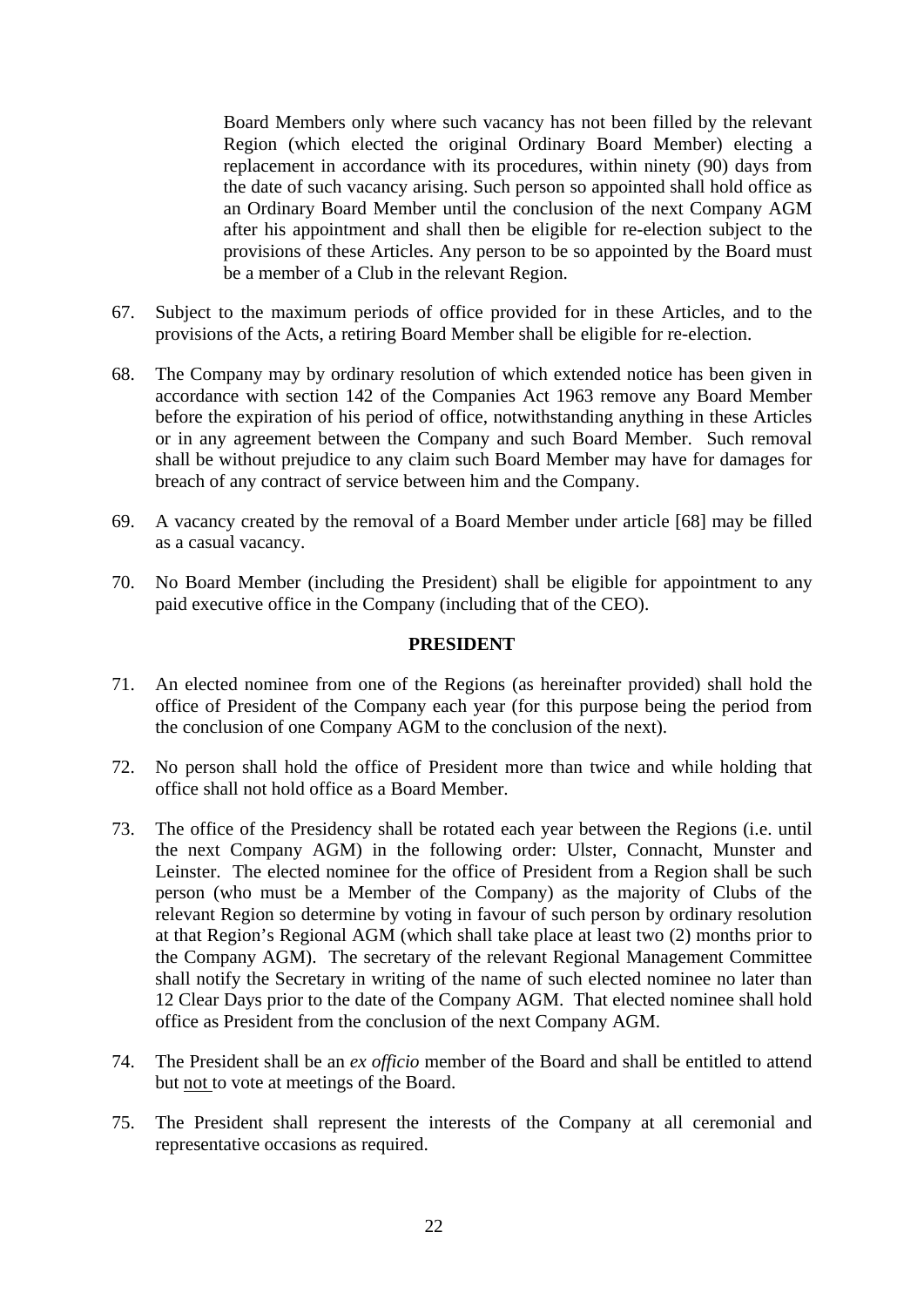#### **CHAIRPERSON**

- 76. The Chairperson shall be a person with the necessary leadership qualities and management skills and with the necessary dedication to the pursuance of the objects of the Company to chair meetings of the Company, the Board and any committees where required.
- 77. The duties of the Chairperson shall include (but not be limited to) liaising with the CEO on the day-to-day management of the Company and with the CEO, the Treasurer, the Secretary and any relevant Standing Committees or committees on other matters as appropriate.

### **TREASURER**

78. Subject to the duties of the Board and to the provisions of the Acts, the Treasurer shall be a person with a good working knowledge of finance who shall monitor all income and expenditure of the Company, bank statements, accruals and prepayments, funding, investments and loans, the financial records of the Company, budget preparation and reporting and shall make a report at meetings of the Board and/or the Company and Company AGMs where appropriate on all financial matters of the Company.

## **SECRETARY OF THE COMPANY**

79. The Secretary shall be a person with the necessary organisational skills to act as Secretary of the Company, whose duties shall include keeping the register of Members up to date, issuing notices and agenda of all meetings of the Board and of the Company (including General Congress) within the appropriate time limits, recording minutes of all meetings of the Board and of the Company, attending to correspondence as Secretary of the Company on behalf of the Board, keeping all records of the Company, carrying out all such other administrative and management duties as the office of the Secretary of the Company requires from time to time, and dealing with queries on standing orders, bye-laws, Rules, notices of motion and proceedings as they arise from time to time, keeping the statutory books and records of the Company up to date, making all filings on behalf of the Company to the necessary authorities and any other duties assigned to the Secretary from time to time under the Acts.

## **CHIEF EXECUTIVE OFFICER**

80. The CEO shall not be a member of the Board and shall hold office on such terms and conditions as the Board may determine. The CEO shall be responsible for the day to day running of the Company subject to the provisions of the Acts and shall report to the Board accordingly at its meetings and shall liaise with the Chairperson between Board Meetings.

## **VACATION OF OFFICE OF BOARD MEMBER**

- 81. The office of a Board Member shall be vacated:
	- (a) subject to the other provisions of these Articles, at the conclusion of the AGM of the Company next following such Board Member's election unless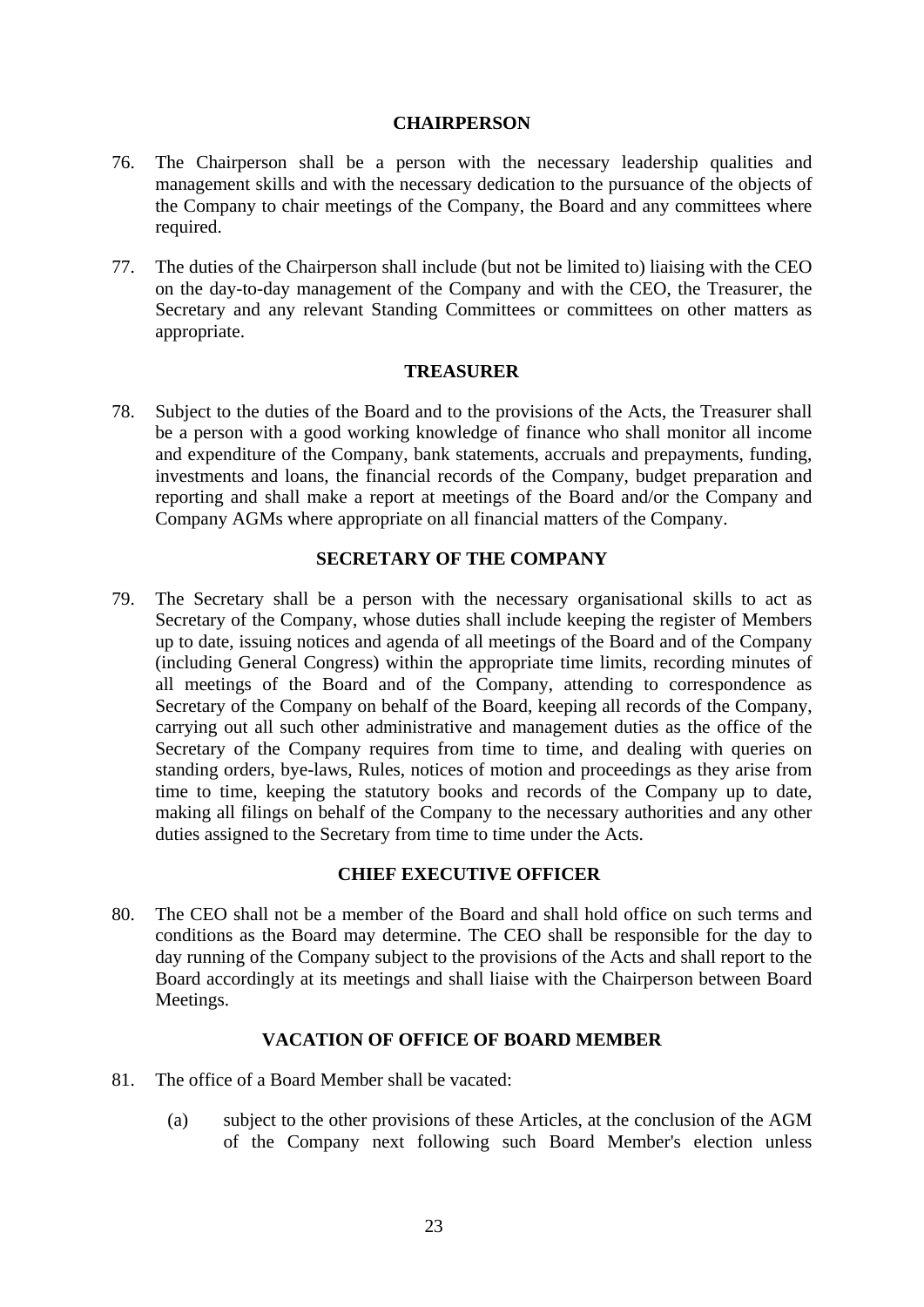re-elected following successful candidature in a second or subsequent election; or

- (b) if he ceases to be a Board Member by virtue of any provision of the Acts or becomes prohibited by law from being a Board Member; or
- (c) if he is adjudged bankrupt in Ireland or elsewhere in the European Union (as defined from time to time) or makes any declaration of insolvency or suspends payment or makes any arrangement or composition with his creditors generally or is a director of a company which goes into liquidation; or
- (d) if he becomes of unsound mind; or
- (e) if he resigns his office by notice to the Company (whether in electronic form or otherwise); or
- (f) if he is convicted of an indictable offence, or any other offence which in the reasonable opinion of the Board adversely affects his position as a Board Member.

## **POWERS OF THE BOARD**

- 82. Subject to the provisions of the Acts, the memorandum of association and these Articles and to any directions given by special resolution of the Company, the business of the Company shall be managed by the Board who may exercise all the powers of the Company as are not by the Acts or by these Articles required to be exercised by the Company in general meeting but subject nevertheless to the provisions of the Acts and of these Articles and to such directions, not being inconsistent with such provisions, as may be given by the Company in general meeting and provided that no direction given by the Company in general meeting and no alteration of the memorandum or articles of association of the Company shall invalidate any prior act of the Board which would have been valid if that alteration had not been made or that direction had not been given. The powers given by this Article shall not be limited by any special power given to the Board by these Articles and a meeting of the Board Members at which a quorum is present may exercise all powers exercisable by the Board.
- 83. Without prejudice to the generality of Article 82, the powers of the Board Members shall include but not be limited to:
	- (a) to be responsible for the management of the affairs of the Company;
	- (b) to review reports on the income and expenditure of all Committees and all other committees;
	- (c) to approve, reject or amend any recommendation from all Committees and all other committees;
	- (d) to appoint and arrange supervision of the staff of the Company;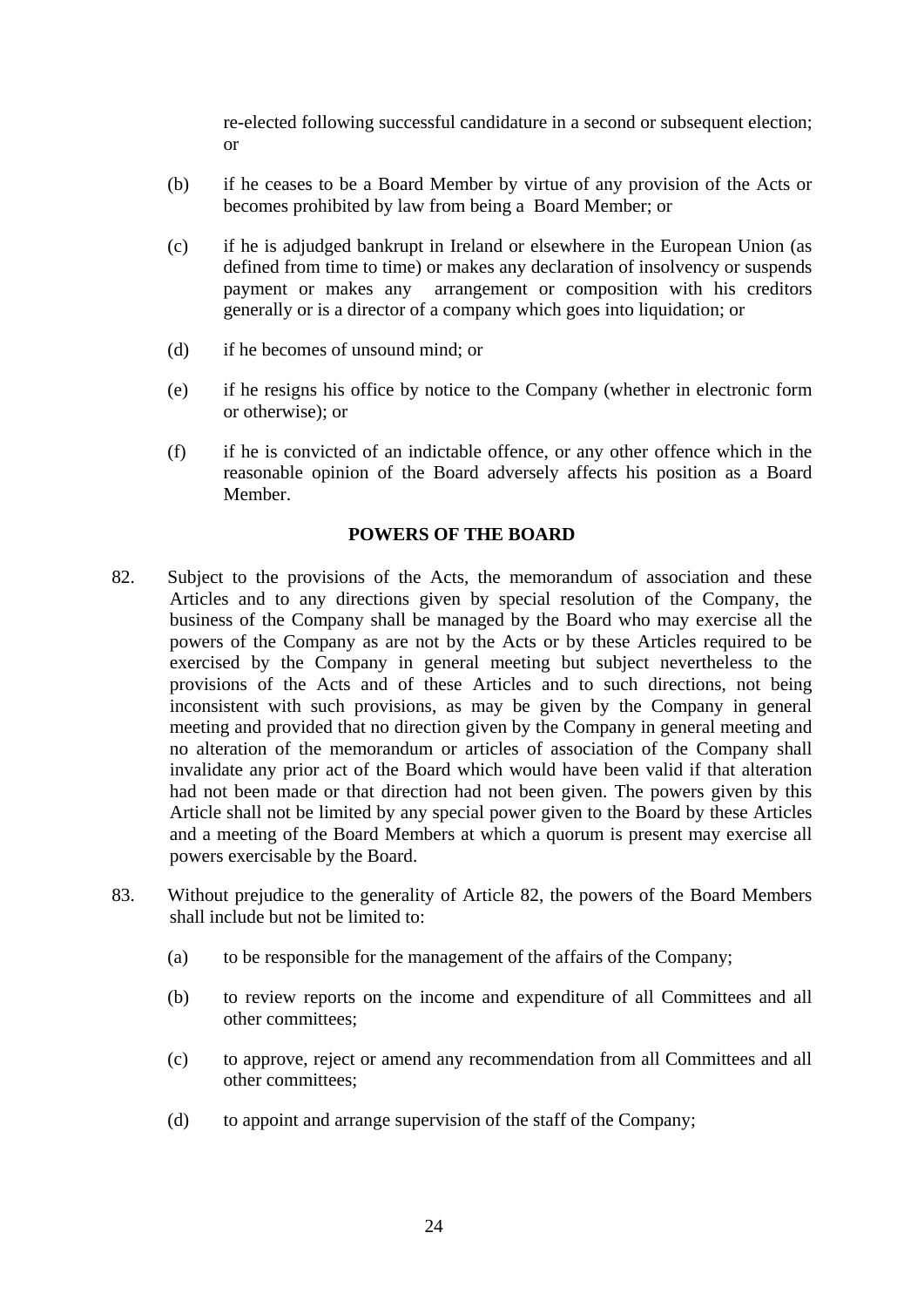- (e) to arrange office accommodation for the administration and staff of the Company, and for that purpose, enter into any contract for the lease, purchase and disposal of property;
- (f) to appoint any committees or sub-committees considered necessary;
- (g) to make alternative arrangements pending the next Company AGM where a Standing Committee is not operating in accordance with the Rules or these Articles;
- (h) to consider and approve or reject all applications for national swimming records;
- (i) to establish appropriate terms of reference for all committees and subcommittees of the Board and Standing Committees and roles for committee members;
- (j) to draw up the Rules, bye-laws or other procedures for the operation of the Company and the attainment of its objectives, and amend them from time to time; and
- (k) to draw up standing orders for general meetings of the Company and meetings of General Congress and amend them from time to time and circulate same to the Members.
- 84. The Board may, by power of attorney or otherwise, appoint any person to be the agent of the Company for such purposes and on such conditions as they determine, including authority for the agent to delegate all or any of his powers.
- 85. The Board shall have the power to adopt, alter and repeal such Rules, bye-laws, terms of reference, procedures and standing orders concerning the governance of the Company as they may deem necessary, expedient or convenient for the proper conduct and management of the Company or to comply with the memorandum and articles of association of the Company and these Articles provided that no Rule, bye-law, term of reference, procedure or standing order shall be inconsistent with or shall affect or repeal anything contained in the memorandum or articles of association of the Company or constitute such an amendment of or addition to these Articles as could only lawfully be made by special resolution of the Company. The Board shall adopt such means as they deem sufficient to bring to the attention of the Members all such Rules, bye-laws, terms of reference, procedures, standing orders, alterations and repeals, and all such Rules, bye-laws, terms of reference, procedures and standing orders so long as they are in force, shall be binding on the Members.

# **PROCEEDINGS OF THE BOARD**

86. Subject to the provisions of these Articles, the Board may regulate its proceedings as it thinks fit. A Board Member may, and the Secretary shall, at the request of a Board Member, call a meeting of the Board.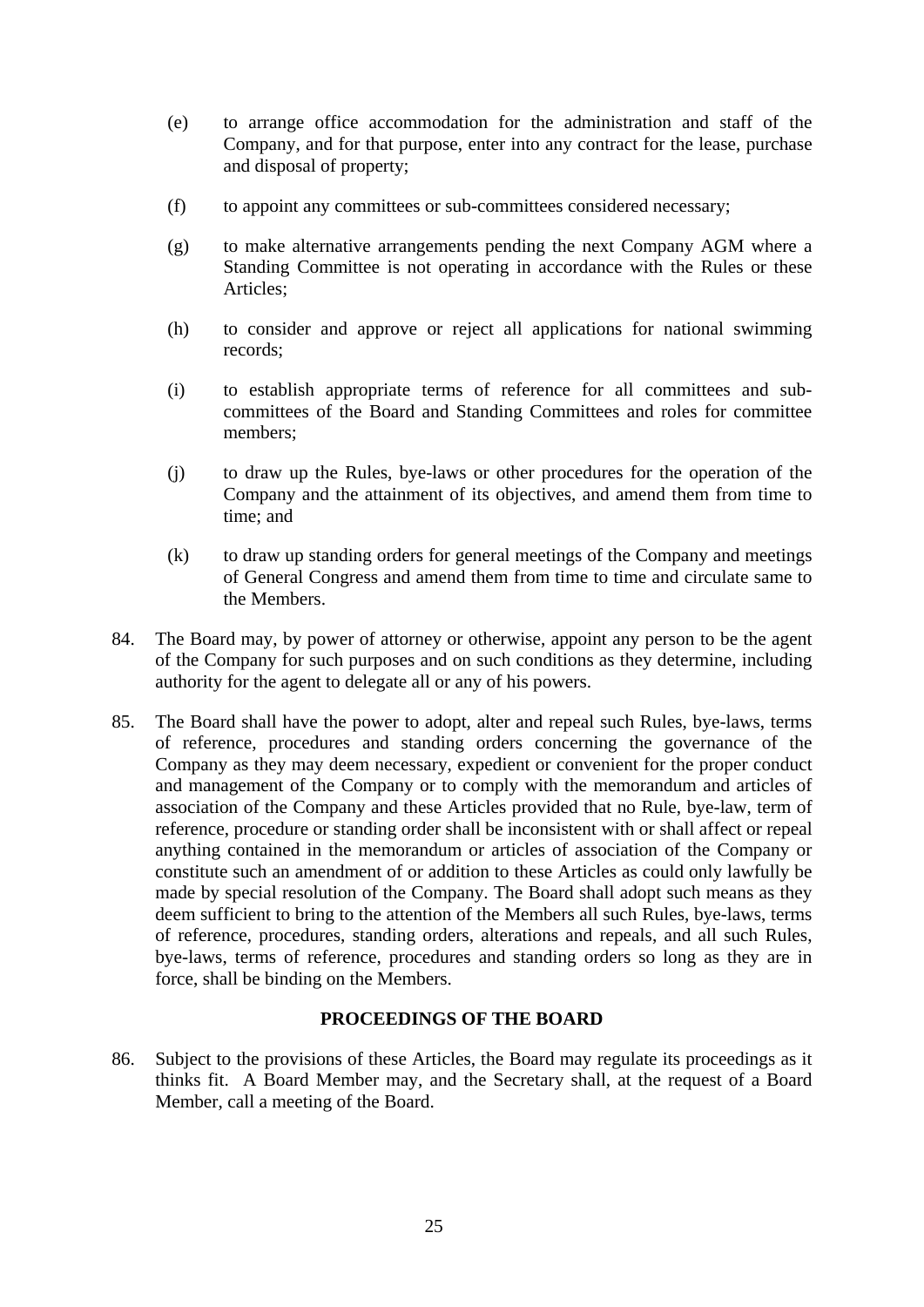- 87. The Board may meet and adjourn as it thinks proper provided that it shall meet at least six (6) times in every year. It shall not be necessary to give notice of a meeting to a Board Member who is absent from Ireland.
- 88. Questions arising at a Board meeting shall be decided by a majority of votes of the Board Members present and entitled to vote in accordance with these Articles and subject to the Acts. In the case of an equality of votes, the Chairperson shall have a second or casting vote.
- 89. The quorum for the transaction of the business of the Board shall be the number of Board Members present in person and entitled to vote in accordance with these Articles and subject to the Acts which is equal to  $(HBM (RUF) + 1)$  where "HBM  $(RUF)$ " is half of the Board Members entitled to vote at Board Meetings (rounding up fractions arising from calculating that half). Accordingly where the number of Board Members in accordance with Article 63 who are entitled to vote is eleven the quorum is seven.
- 90. Every Board Member (apart from the President who is a non-voting member of the Board) shall have one vote at Board meetings, subject to the provisions of the Acts and these Articles in relation to when a Board Member is not entitled to vote.
- 91. A Board Member shall not be counted in the quorum present at a meeting in relation to a resolution on which he is not entitled to vote in accordance with these Articles.
- 92. The continuing Board Members or a sole continuing Board Member may act notwithstanding any vacancies in their number, but, if the number of Board Members is less than the number fixed as the quorum, the continuing Board Members or Board Member may act only for the purpose of calling a general meeting.
- 93. All acts done by a meeting of the Board, or a Standing Committee or a committee or sub-committee of the Board, or by a person acting as a Board Member or as a member of a Standing Committee, committee or sub-committee, as the case may be, shall, notwithstanding that it be afterwards discovered that there was a defect in the appointment or election of any Board Member or any other member as aforesaid, or that any of them was disqualified from holding office, or had vacated office, or was not entitled to vote, be as valid as if every such person had been duly appointed or elected and was qualified and had continued to be a Board Member or other member as aforesaid and had been entitled to vote.
- 94. All Company contracts which the Board considers are material shall be signed for and on behalf of the Company by two Senior Officers.
- 95. (a) A resolution in writing signed by all the Board Members entitled to receive notice of a meeting of the Board or of a committee or sub-committee of the Board shall be as valid and effectual as if it had been passed at a meeting of the Board or (as the case may be) sub-committee of the Board duly convened and held and may consist of several documents in the like form each signed by one or more Board Members.
	- (b) Any Board Member may participate in a meeting of the Board by means of conference telephone or other telecommunications equipment whereby all persons participating in the meeting can hear each other speak. Participation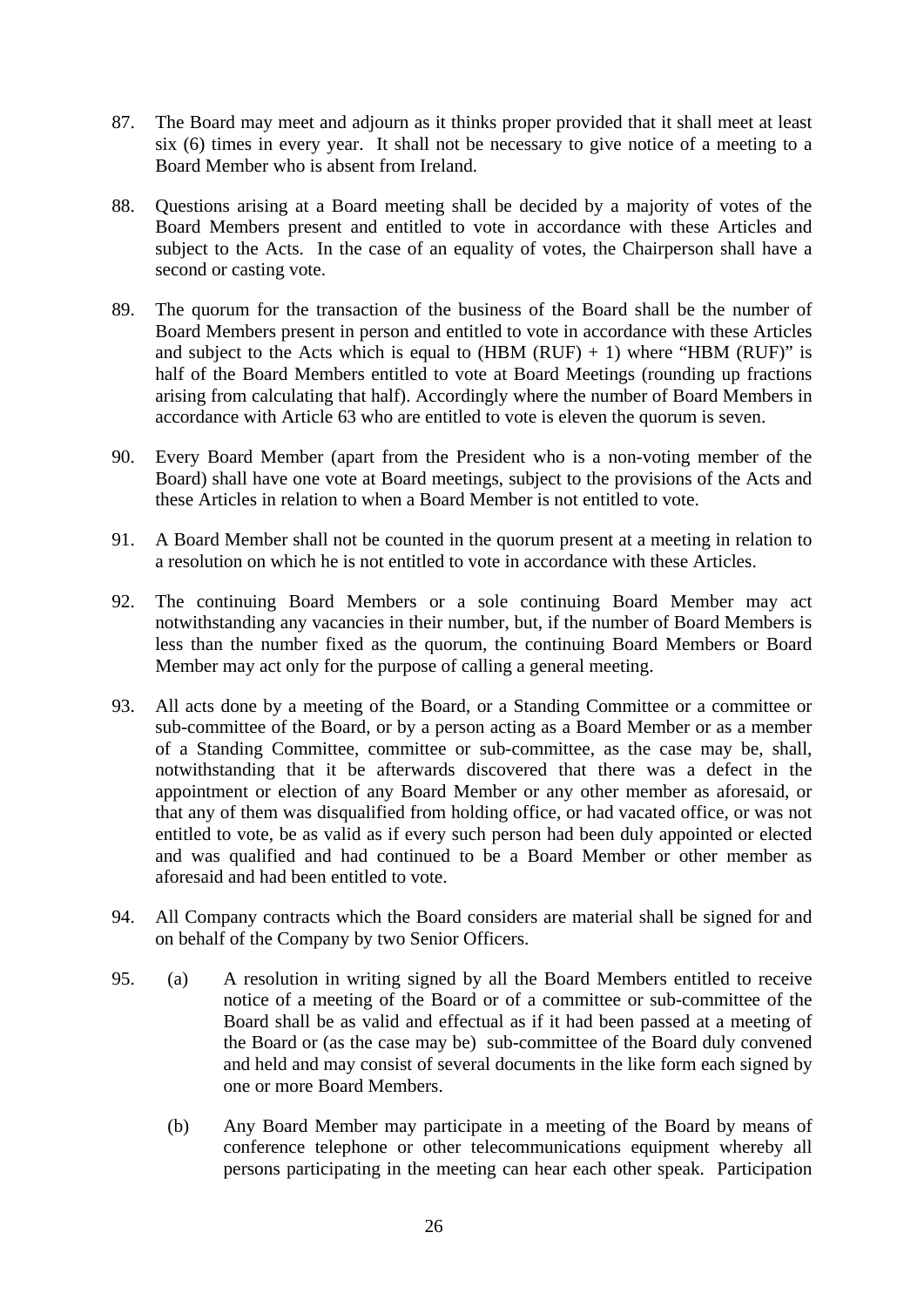in a meeting in this manner shall be deemed to constitute persons in person at such meeting. Any Board Member may be situated in any part of the world for any such meeting.

## **BOARD MEMBERS' APPOINTMENTS AND INTERESTS**

- 96. Save as otherwise provided by these Articles, a Board Member shall not vote at a meeting of the Board or of any committee or sub-committee of the Board of which he is a member, on any resolution concerning a matter in which he has, directly or indirectly, an interest unless that interest relates to (i) the giving by him of a guarantee, security or other indemnity in respect of money lent to or an obligation incurred by him for the benefit of the Company or (ii) the giving of a third party guarantee, security or indemnity in respect of an obligation of the Company for which that Board Member has assumed responsibility in whole or part and whether alone or jointly. An interest of a person who is, for the purposes of these Articles and for any purpose of the Acts, connected with a Board Member shall be treated as an interest of that Board Member. A Board Member shall not be entitled to vote on any matter in which any person with whom that Board Member is connected (as determined by the Acts) has an interest.
- 97. Subject to the provisions of the Acts and to the provisions of Articles 86 to 95 and provided he has disclosed to the Board the nature and extent of any interest, a Board Member notwithstanding his office:-
	- (a) may be a party to, or otherwise interested in, any transaction or arrangement with the Company or in which the Company is otherwise interested;
	- (b) may be a director or other officer of, or be employed by, or a party to any transaction or arrangement with, or otherwise interested in, any body corporate promoted by the Company or in which the Company is otherwise interested;
	- (c) shall not, by reason of his office, be accountable to the Company for any benefit which he derives from any such office or employment or from any such transaction or arrangement or from any interest in any such body corporate and no such transaction or arrangement shall be liable to be avoided on the ground of any such interest of benefit.
- 98. For the purposes of Article 96:-
	- (a) a general notice given to the Board that a Board Member is to be regarded as having an interest of the nature and extent specified in the notice in any transaction or arrangement in which a specified person or class of persons is interested shall be deemed to be a disclosure that the Board Member has an interest in any such transaction of the nature and extent so specified;
	- (b) an interest of which a Board Member has no knowledge and of which it is unreasonable to expect him to have knowledge shall not be treated as an interest of his; and
	- (c) subject to Articles 86 to 96, a Board Member may not vote in respect of any contract in which he is interested or on any matter arising thereout.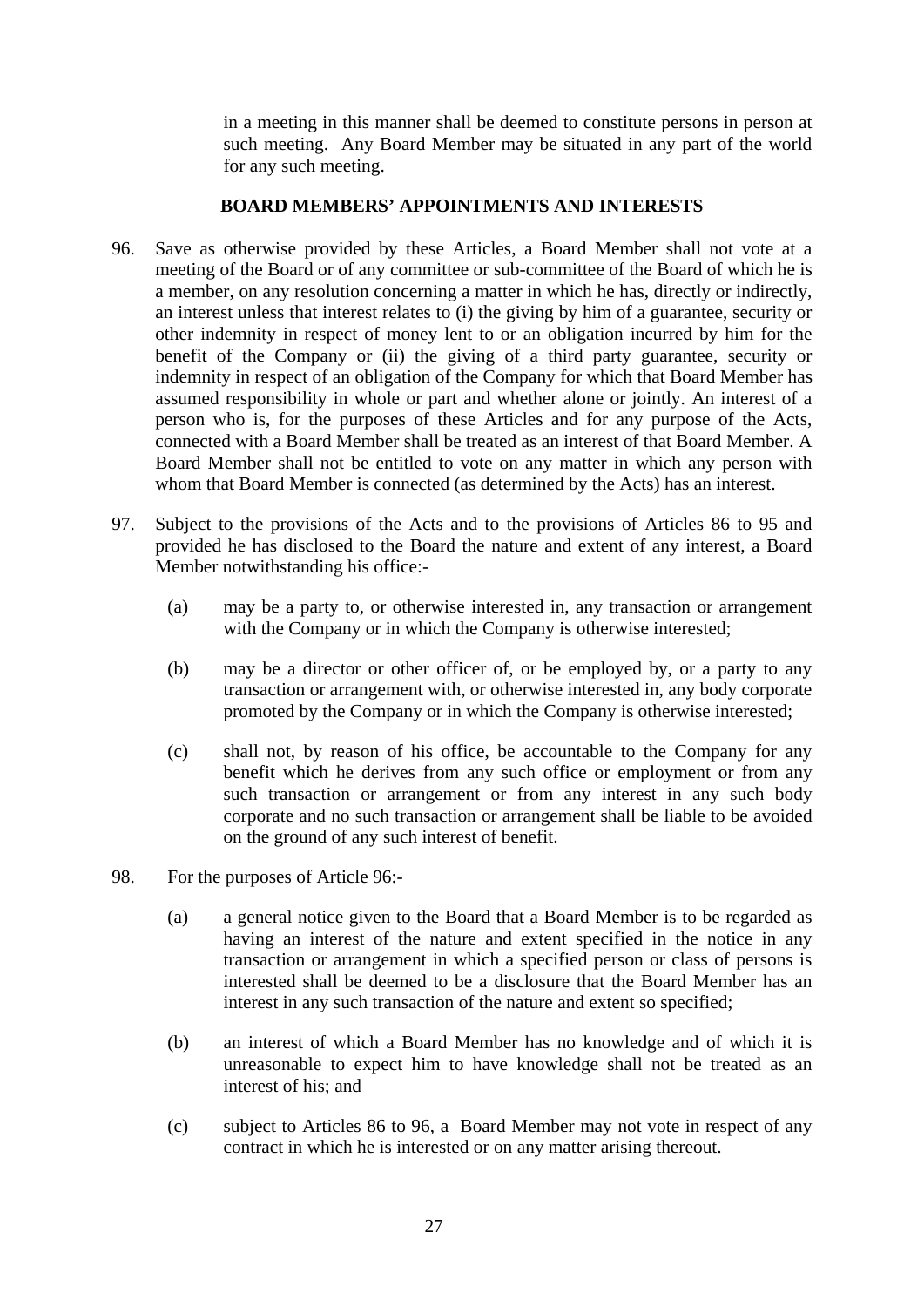## **DELEGATION OF THE BOARD'S POWERS AND COMMITTEES**

- 99. The Board may delegate any of its powers to a committee or a sub-committee established by the Board (including the Standing Committees referred to in these Articles) which committees, sub-committees or Standing Committees shall consist of at least three (3) persons. Persons who are nominated or elected to any committee or sub-committee need not be Board Members and shall not be Board Members in the case of the Standing Committees save in accordance with circumstances identified in Article 103. The Board may also delegate to the CEO or to any Board Member such of their powers as they consider desirable to be exercised by him.
- 100. Any such delegation referred to in Article 99 may be made subject to any conditions the Board may impose and either collaterally with or to the exclusion of their own powers and may be revoked or altered at any time by the Board.
- 101. The terms of reference and detailed rules of procedure for all committees, subcommittees or Standing Committees shall be set by the Board as amended from time to time and shall be detailed in the Rules or bye-laws of the Company.
- 102. Other than as provided for in Articles 103 and 119 and excluding appointments made for the purpose of filling casual vacancies pursuant to Articles 66 and 109 no Board Member shall be a member of a Standing Committee.
- 103. The Senior Officers and the CEO shall be *ex officio* members of all Standing Committees with the exception of the Disciplinary and Complaints Committee and the Selection Committee. The Board may appoint any Board Member to sit on any Standing Committee as a liaison officer with the exception of the Disciplinary and Complaints Committee and the Selection Committee and any Board Member so appointed shall sit as an *ex officio* member of such Standing Committee. The Board may in addition appoint any employee of the Company to sit *ex officio* on any committee appropriate to that employee's expertise with the exception of the Disciplinary and Complaints Committee.
- 104. Subject to Articles 107 and 109, the Board shall have the power to appoint any person to fill a casual vacancy arising on any Standing Committee or on any other committee or sub-committee established by the Board pursuant to these Articles. Any person so appointed shall hold office from the date of such appointment until the conclusion of the next Company AGM after his appointment.
- 105. No Standing Committee, committee or sub-committee of the Board shall have disciplinary powers or powers of sanction other than the Disciplinary and Complaints Committee and all such powers shall be vested solely in the Board subject to any delegation of same to the Disciplinary and Complaints Committee or otherwise as may be determined by the Board.
- 106. The Board may resolve by a majority resolution that it is the reasonable opinion of the Board that any Standing Committee, committee or sub-committee of the Board is not functioning or not functioning in accordance with its respective terms of reference. If the Board resolves as aforesaid then all the members of the relevant Standing Committee, committee or sub-committee shall cease *ipso facto* to hold office as such members and the vacancies created by such cessations shall be deemed to be casual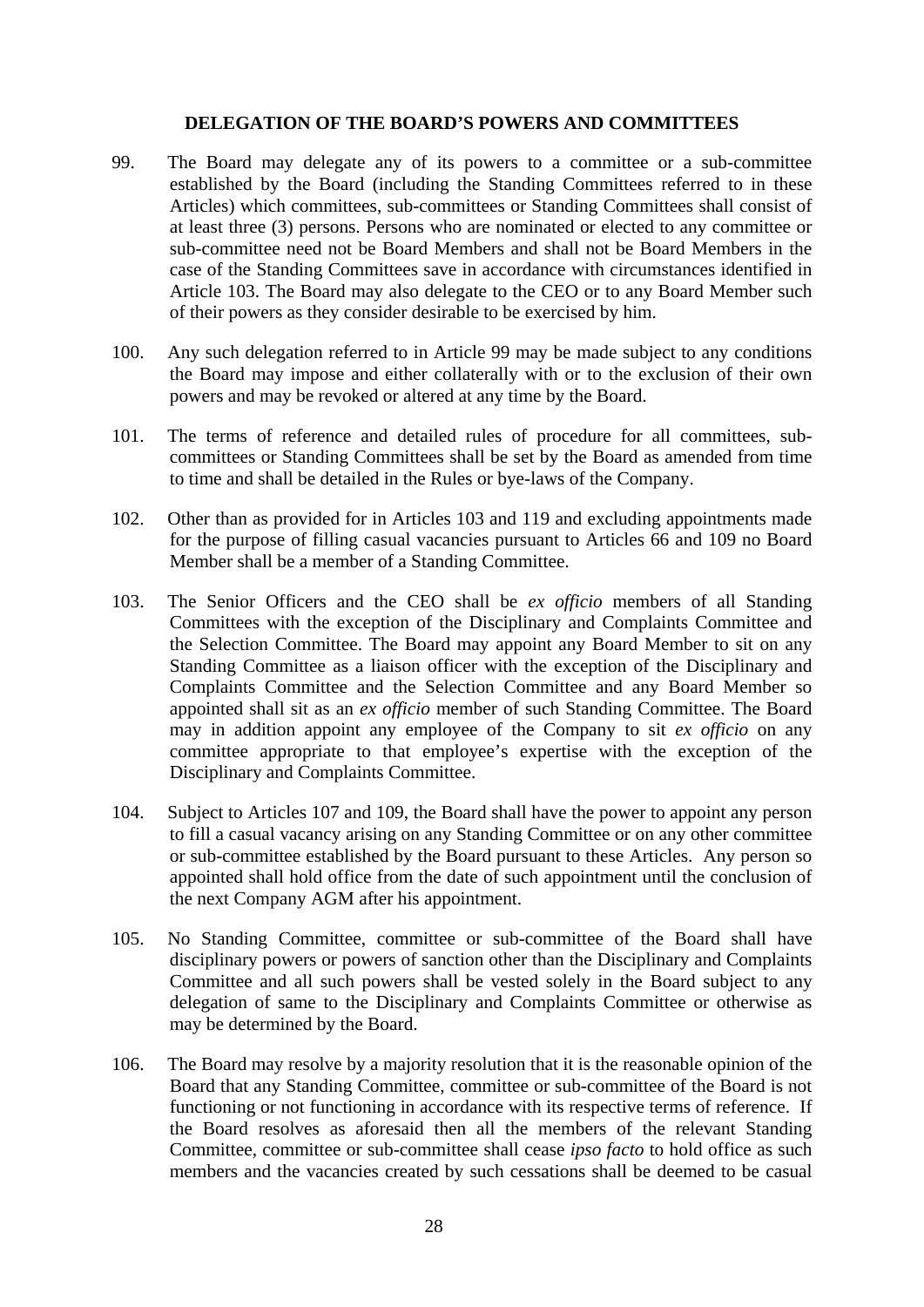vacancies which the Board may fill in accordance with Article 104 [(but subject to Articles 107 and 109]).

- 107. No person shall serve on more than one Standing Committee at any time other than such persons as are appointed as *ex officio* members pursuant to Article 103 or have been appointed to fill a casual vacancy under Article 109.
- 108. For the purposes of this Article, references to "committee" shall include reference to any Standing Committee, committee or sub-committee of the Board. A committee may meet and adjourn as it thinks proper. Questions arising at any meeting of any committee shall be determined by a majority of votes of the committee members present and entitled to vote. Where there is an equality of votes, the chairperson of the committee shall have a second or casting vote. A resolution in writing signed by all the members of any committee entitled to receive notice of a meeting of the committee and to vote thereat shall be as valid and effectual as if it had been passed at a meeting of the committee duly convened and held and may consist of several documents in the like form each signed by one or more members of the committee. All other provisions of these Articles relating to proceedings of the Board (including in relation to quorum and to attendance at meetings by telephone or similar equipment) shall apply *mutatis mutandis* to proceedings of a committee.
- 109. (a) In the event of a position on a Standing Committee not being filled in accordance with the procedures for doing so contemplated in these Articles, or a casual vacancy arising on any Standing Committee which is evident at the conclusion of the Company AGM, and if the position was to be filled by a Region or if the vacancy arises in a position which was filled by a Region, the relevant Regional Management Committee may appoint any person (provided such person has not already been appointed to fill another casual vacancy on either a Standing Committee or the Board) to fill any such vacancy howsoever arising within three (3) months from the date of such Company AGM. In any other case, or if the Regional Management Committee fails to appoint a person to fill the vacancy, the Board may do so under the provisions of Article 104 and such person (however appointed) shall hold office from the date of such appointment to the conclusion of the next Company AGM after his appointment.
	- (b) In the event of any vacancy arising on any Standing Committee at any other time during the year, and if the vacancy arises in a position which was filled by a Regional Management Committee, the relevant Regional Management Committee may appoint a person (provided such person has not already been appointed to fill another casual vacancy on either a Standing Committee or the Board) to fill such vacancy within three (3) months of such vacancy arising by notification to the Board and relevant Standing Committee. In any other case, or if the Regional Management Committee fails to appoint a person to fill the vacancy, the Board may do so under the provisions of Article 104 and such person shall hold office from the date of such appointment until the conclusion of the next Company AGM after his appointment.

## **EXPENSES OF BOARD MEMBERS AND COMMITTEE MEMBERS**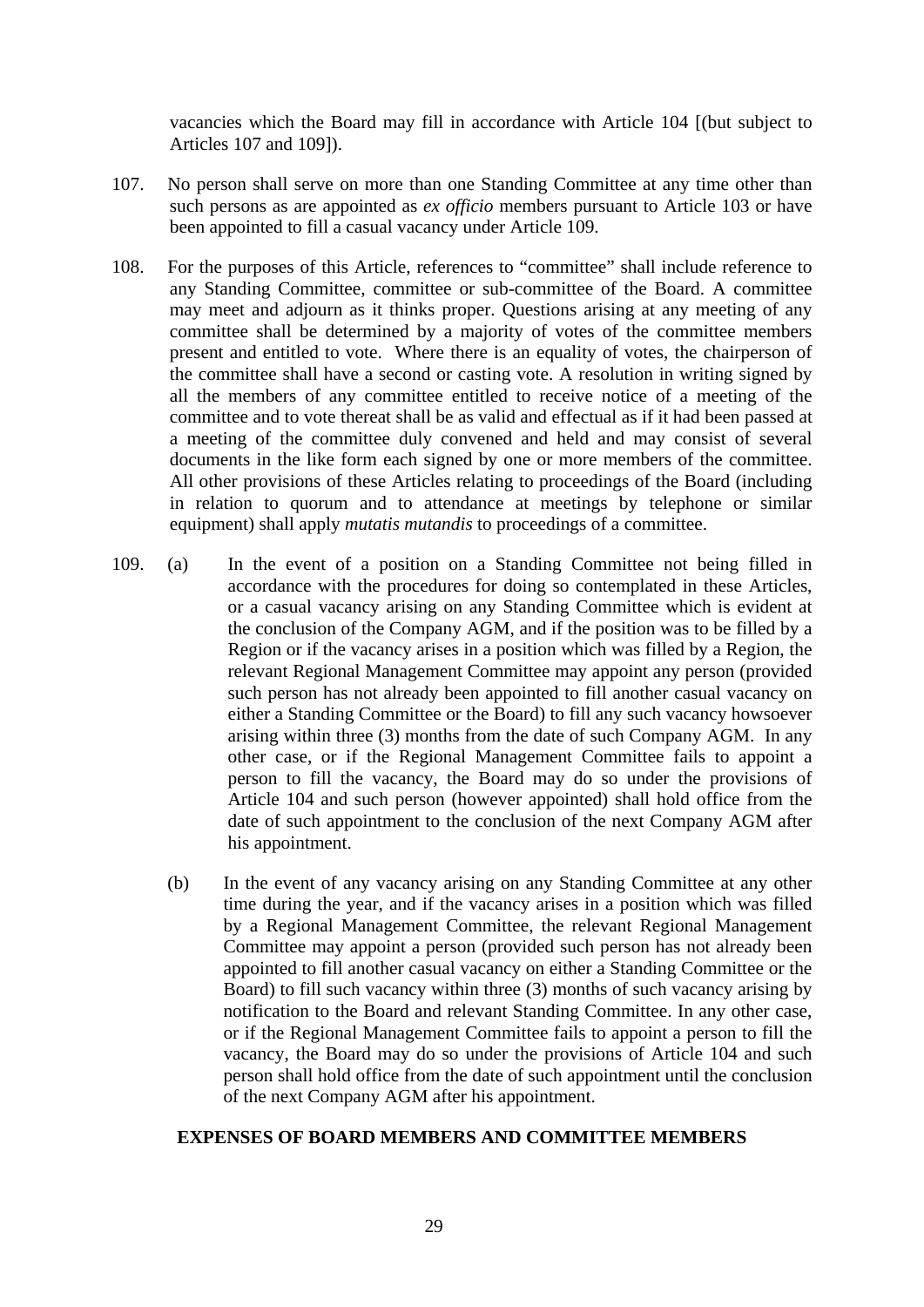110. The Board Members and any members of any Standing Committee, committee or sub-committee of the Board may be paid all reasonable travelling, hotel and other expenses properly incurred and vouched by them in connection with their attendance at meetings of the Board or of Standing Committees or committees or sub-committees or general meetings or separate meetings of the holders of debentures of the Company or otherwise in connection with the discharge of their duties.

## **STANDING COMMITTEES**

- 111. The following shall be the Standing Committees (10) of the Company:
	- (a) the Selection Committee;
	- (b) the Disciplinary and Complaints Committee;
	- (c) the Child Welfare Committee;
	- (d) the Education and Training Committee;
	- (e) the Finance Committee;
	- (f) the Audit Committee;
	- (g) the High Performance Committee;
	- (h) the Competitions Committee;
	- (i) the Masters Committee; and
	- (j) the Diving Committee.
- 112. (a) The Board may increase the number of Standing Committees from time to time.
	- (b) The Board may reduce the number of Standing Committees only with the consent of the Company in general meeting (i.e. by a resolution passed by a majority of the members present at a general meeting who are entitled to vote and do vote on the resolution).
- 113. Where a maximum term of office is provided by these Articles for any office on a Standing Committee no person shall be eligible for re-election to the same Standing Committee on which he has served the maximum term of office until the second Company AGM after he ceased to hold that office. Save and except for the Audit Committee, the maximum term of office on a Standing Committee is four years (whether consecutive or not). Every member of a Standing Committee shall hold office from the conclusion of the Company AGM at which, or with effect from which (as the case may be), such member was elected until the conclusion of the next Company AGM.

## **SELECTION COMMITTEE**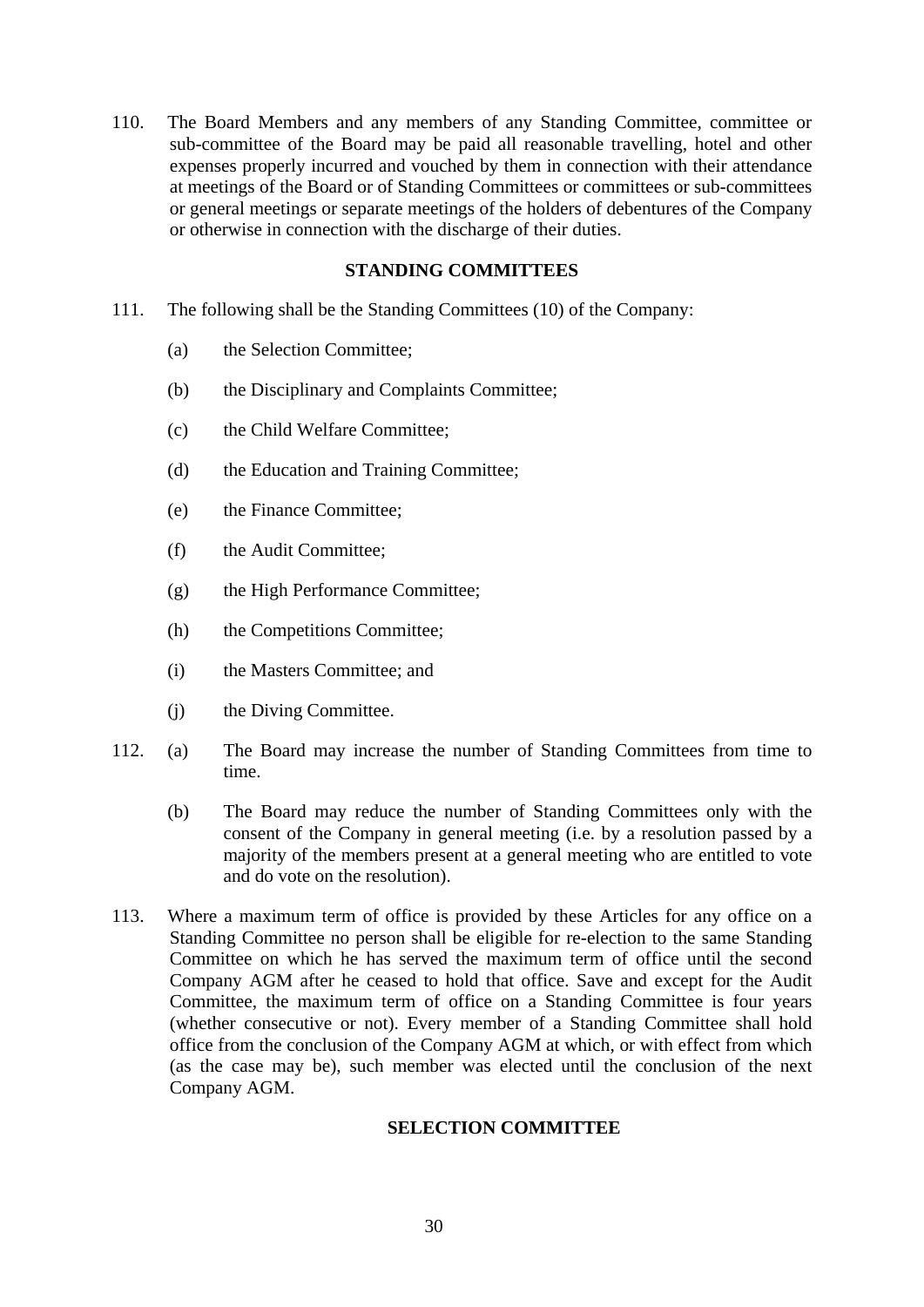114. The Selection Committee shall consist of four (4) persons, one elected by each Region in accordance with the provisions set out in this Article. All nominees to the Selection Committee shall have the requisite qualifications as determined by the Board from time to time and be actively involved in the sport of swimming. Each Region shall be entitled to elect one person (and a substitute) to the Selection Committee at their respective Regional AGM which shall take place at least two (2) months prior to the Company AGM. The secretary of each Regional Management Committee shall notify the Secretary in writing of the names of such elected nominees no later than 12 Clear Days prior to the date of the Company AGM.

## **DISCIPLINARY AND COMPLAINTS COMMITTEE**

- 115. The Disciplinary and Complaints Committee shall consist of eight (8) persons, two of whom shall be elected from each Region in accordance with the provisions set out in this Article. All nominees to the Disciplinary and Complaints Committee shall have the requisite qualifications as determined by the Board from time to time. Each Region shall be entitled to elect two persons to this Committee at their respective Regional AGM which shall take place at least two (2) months prior to the Company AGM. The secretary of each Regional Management Committee shall notify the Secretary in writing of the names of such elected nominees no later than 12 Clear Days prior to the date of the Company AGM.
- 116. The Disciplinary and Complaints Committee shall act both within the context of its terms of reference as set by the Board and the complaints and disciplinary procedure set down in the Rules or bye-laws of the Company (which shall be taken into account by the Board in setting its terms of reference) provided that nothing in such terms of reference and/or complaints and disciplinary procedures shall be inconsistent with or shall affect or repeal anything contained in the memorandum or articles of association of the Company or constitute such an amendment of or addition to these Articles as could only lawfully be made by special resolution of the Company. An appeals process shall be set out in the Rules.

## **CHILD WELFARE COMMITTEE**

117. The Child Welfare Committee shall consist of four (4) persons, one appointed by each Regional Management Committee. All appointees to the Child Welfare Committee shall have the requisite qualifications as determined by the Board from time to time. The secretary of each Regional Management Committee shall notify the Secretary in writing of the name of such appointee no later than 12 Clear Days prior to the date of the Company AGM. As soon as possible after each Company AGM the Board shall ratify, or refuse to ratify, the appointments of members of this Committee and shall ensure that it is re-established. If any appointment is not so ratified the Board shall request the relevant Regional Management Committee to make another appointment for ratification.

# **EDUCATION AND TRAINING COMMITTEE**

118. The Education and Training Committee shall consist of five (5) persons, no more than two of whom can be from any one Region and one of whom shall be an Associate Member and shall be elected by the Associate Members only. All nominees to the Education and Training Committee shall have the requisite qualifications as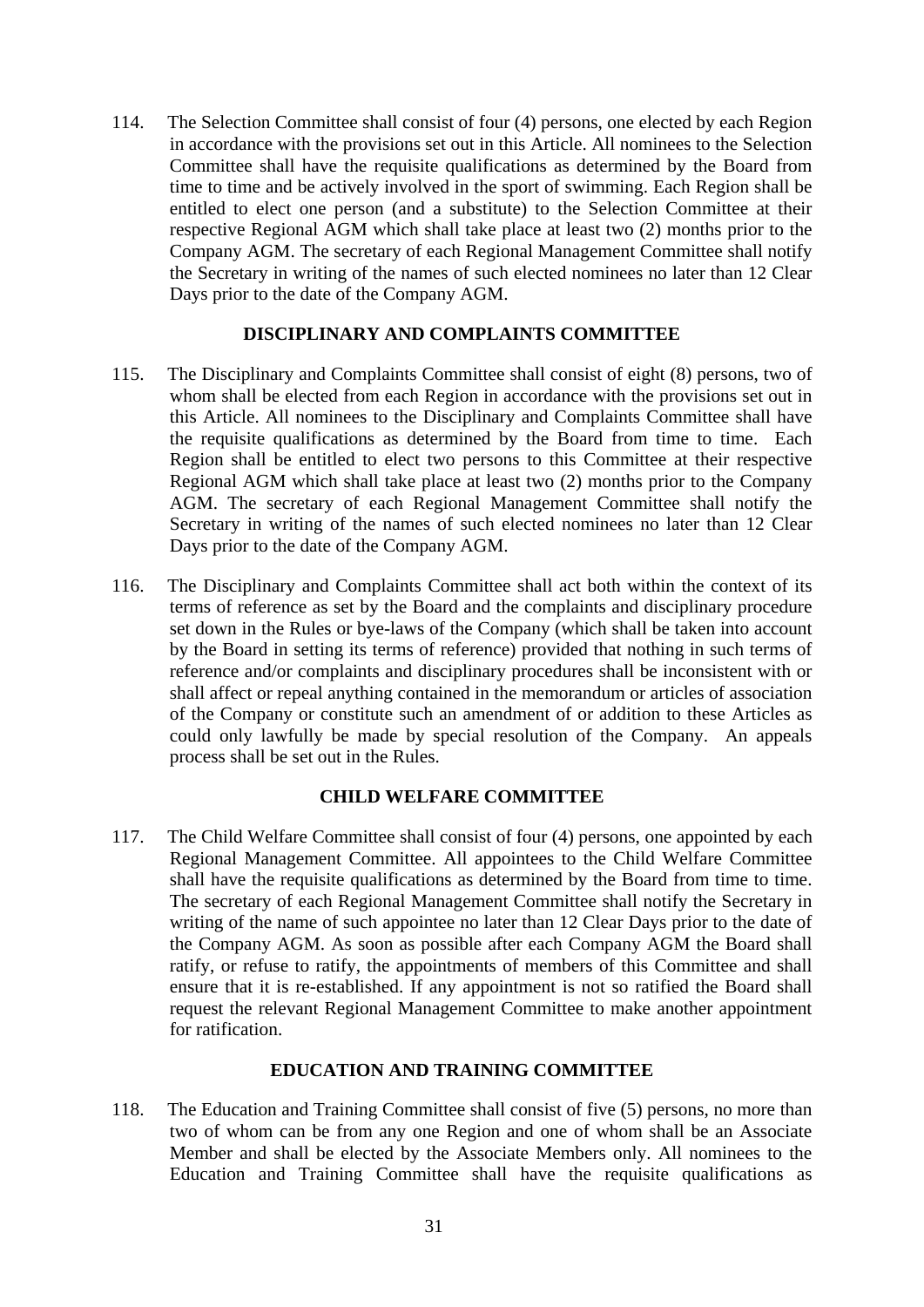determined by the Board from time to time and be actively involved in the sport of swimming. This Committee shall be elected each year at the Company AGM. Nominations for election to this Committee must be notified to the Secretary and be made in accordance with the provisions of Articles 123 to 126.

#### **FINANCE COMMITTEE**

119. The Finance Committee shall consist of the Treasurer, the CEO, the treasurers of each of the four Regions elected in the relevant year at the Regional AGM and the treasurer of any of the Affiliate Members which are in receipt of funding from the Company and which are not established as incorporated entities. The secretary of each Regional Management Committee and Affiliate Member shall notify the Secretary in writing of the name of the treasurer elected for their Region or Affiliate Member no later than 12 Clear Days prior to the date of the Company AGM.

### **AUDIT COMMITTEE**

120. The Audit Committee shall consist of three (3) persons who shall have the requisite experience in financial and administrative matters to sit on such a Committee. The Board shall appoint such persons from time to time and may remove any such person from this Committee at any time. The Board shall ensure that this Committee is reestablished as soon as possible after each Company AGM.

## **HIGH PERFORMANCE COMMITTEE, COMPETITIONS COMMITTEE AND MASTERS COMMITTEE**

121. There shall be a maximum of eight (8) persons on each of the High Performance Committee, Competitions Committee and Masters Committee (excluding the *ex officio* members). Each Region shall, at its relevant AGM (which shall take place at least two (2) months prior to the Company AGM) elect two (2) representatives to each of these Committees. The secretary of each Regional Management Committee shall notify the Secretary in writing of the names of such elected nominees no later than 12 Clear Days prior to the date of the Company AGM..

## **DIVING COMMITTEE**

122. The Diving Committee shall consist of six (6) persons, no more than three of whom can be from any one Region. All nominees to the Diving Committee shall have the requisite qualifications as determined by the Board from time to time and be actively involved in the sport of diving. This Committee shall be elected each year at the Company AGM. Nominations for election to this Committee must be notified to the Secretary and be made in accordance with the provisions of Articles 123 to 126.

## **NOMINATIONS**

123. (a) Save for the Associate Member candidates to the Education and Training Committee, candidates wishing to stand for election to the Board or any Standing Committee or for any office under these Articles where election at the Company AGM is required, must receive the nomination of at least two (2)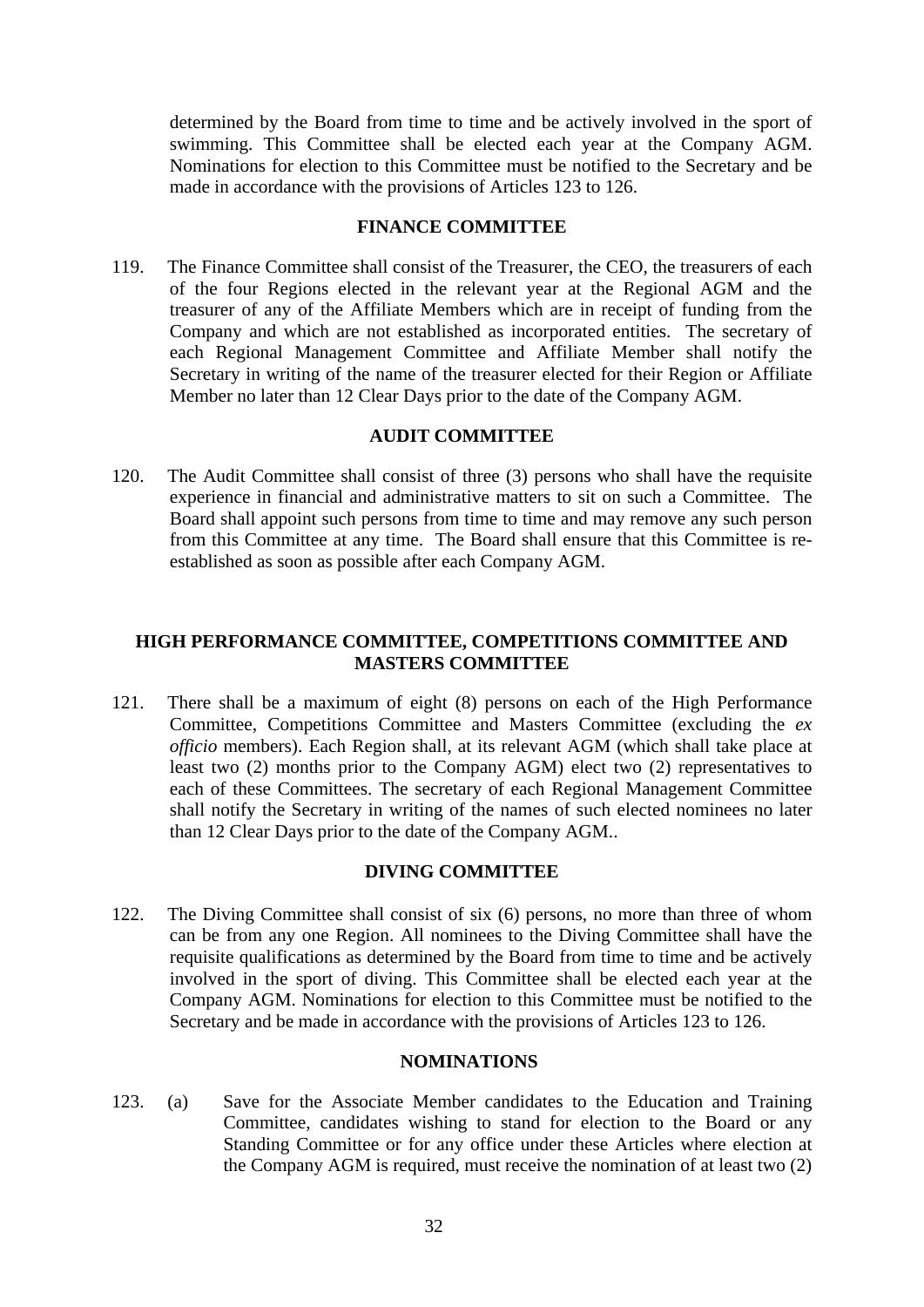Clubs in their Region, one of which must be their own. In the case of Clubs, nominations must be approved at a general meeting of the relevant Club which must be held at least ten weeks prior to the date of the Company AGM.

- (b) Associate Members wishing to stand for election to the Education and Training Committee must receive the nomination from at least five (5) Associate Members and must forward same to the Secretary in accordance with Article 124.
- 124. The names of nominees for election must be notified to the Secretary no later than 28 Clear Days prior to the date of the Company AGM.
- 125. (a) A full list of nominees, save for the nominees for the representative of the Associate Members on the Education and Training Committee, seeking election or re-election to the Board or any Standing Committee where election at the Company AGM is required shall be circulated to all Members subject to the notice provisions provided in Articles 141-149 no later than 21 Clear Days prior to the date of the Company AGM.
	- (b) The procedure for the nomination of Associate Members for election to the Education and Training Committee shall be as determined by the Board from time to time and shall be provided for in the Rules, bye-laws or otherwise as the Board may determine.
- 126. All candidates presenting for election shall be required to submit a brief profile of their experience and/or qualifications relative to the position they are standing for in a format prescribed by the Board and set out in the Rules.

## **REGIONAL MANAGEMENT COMMITTEES AND REGIONAL ANNUAL GENERAL MEETINGS**

- 127. For the purpose of regional competitions, squad programmes and election of Regional representatives, Ireland shall be divided into four (4) Regions namely:
	- (a) Connacht;
	- (b) Leinster;
	- (c) Munster; and
	- (d) Ulster.
- 128. Each Club shall be situated in one of the Regions.
- 129. An AGM of all Clubs located in each Region (a "Regional AGM") shall elect once every year a committee which shall be known as a Regional Management Committee (a "Regional Management Committee"). Subject to the provisions of these Articles, representation on, terms of reference for and procedures of the Regional Management Committees shall be as set out in the Rules.
- 130. (a) Each Regional Management Committee shall convene its Regional AGM to be held at least two (2) months prior to the Company AGM.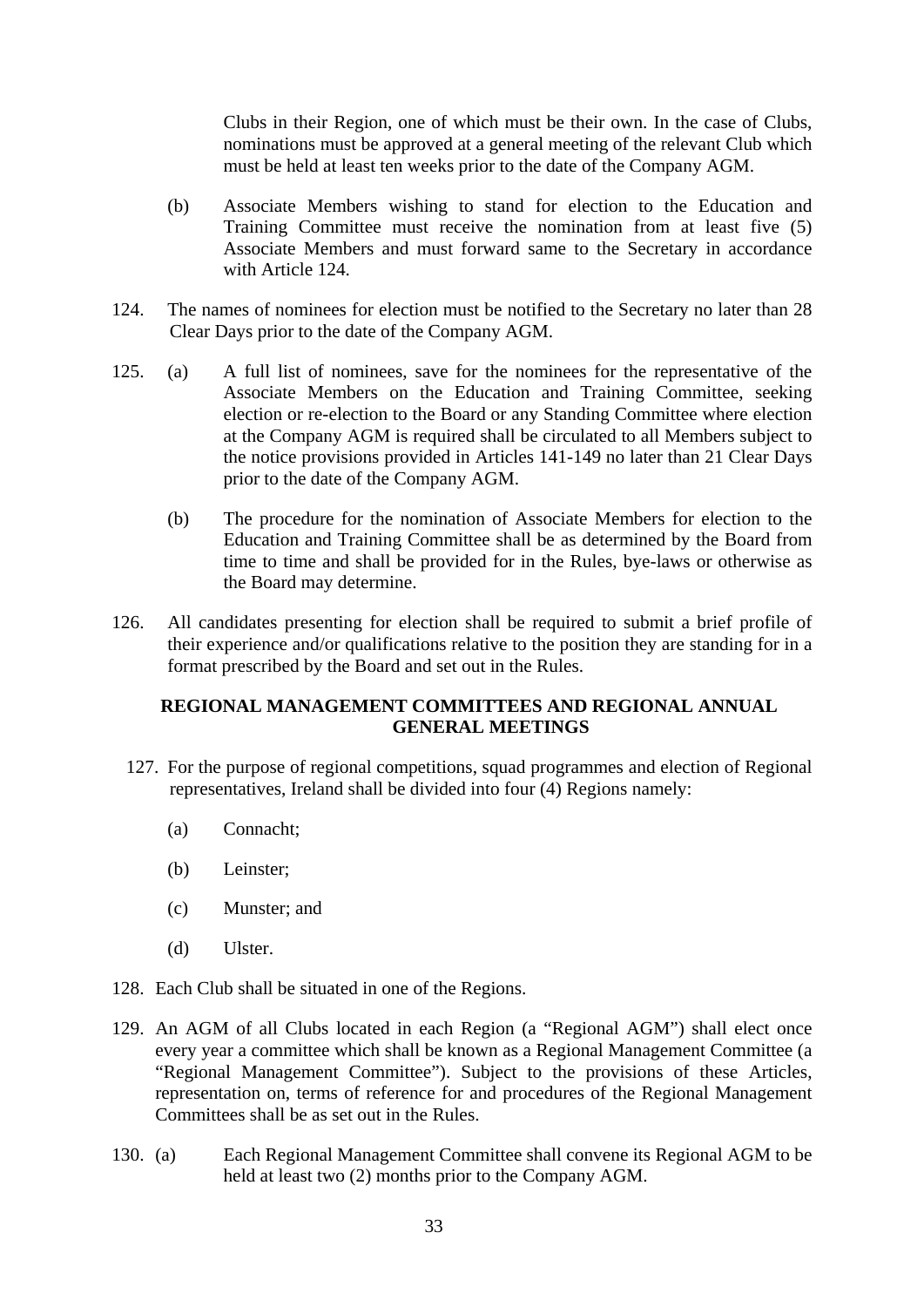- (b) At such Regional AGM, there shall be elected (i) a Regional chairman, (ii) a Regional secretary, (iii) a Regional treasurer, (iv) two Regional representatives who shall sit on the Board of the Company, (v) Regional representatives to relevant Standing Committees and (vi) Regional sub-committees to assist the Regional Management Committee in the performance of its duties. Each Regional Management Committee shall adopt such procedures governing its Regional AGM as are, *mutatis mutandis,* contained in these Articles relating to general meetings of the Company insofar as is reasonably practicable or practical to do so.
- (c) The Regional Management Committee shall consist of the Regional chairman, the Regional secretary, the Regional treasurer, the two Regional representatives who shall sit on the Board of the Company and the chair persons of the regional sub-committees.
- 131. The members of the Regional Management Committees shall hold office in accordance with the following terms:
	- (a) the members of a Regional Management Committee shall hold office from the conclusion of the next Company AGM after the Regional AGM at which they are elected until the conclusion of the next Company AGM;
	- (b) the maximum term of office for the Regional chairman, Regional secretary and Regional treasurer serving on any Regional Management Committee shall be four (4) years whether consecutive or not, after which four years a person who has held such office is not eligible for re-election to the same Regional Management Committee until the second Regional AGM thereafter;
	- (c) Regional Management Committees shall have no disciplinary powers over Clubs or Members and such disciplinary powers shall be vested solely in the Board or the Disciplinary and Complaints Committee under these Articles;
	- (d) the functions and responsibilities of the Regional Management Committees shall include but not be limited to:
		- (i) managing the affairs of its Region in accordance with an agreed national plan for the Company and the specific needs of that Region;
		- (ii) the monitoring and control of Regional sub-committees and directing policies to be implemented by the Regional sub-committees in line with the Company's national plan;
		- (iii) development of swimming and associated disciplines at all levels within their Region;
		- (iv) the running of events suitable to the widest range of its membership;
		- (v) operating squad programmes which will assist swimmers in reaching their potential;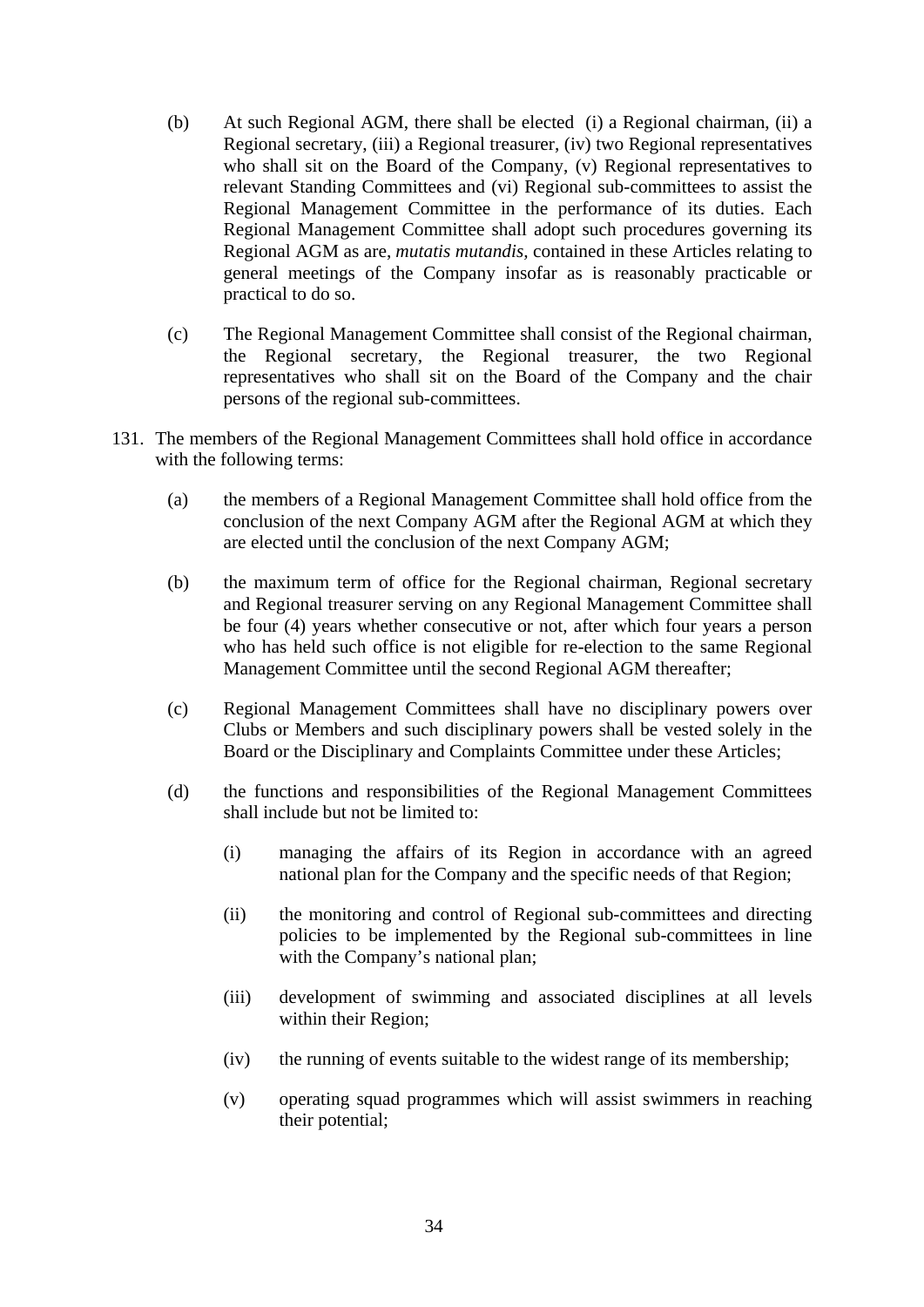- (vi) raising funds in liaison with the Finance Committee to fund its programme save for Ulster which Region receives its funding from other sources;
- (vii) reporting to the relevant Regional AGM where that Region's accounts shall be considered, same having been presented to the Region's clubs twelve (12) Clear Days prior to the meeting;
- (viii) reporting to the Board on a regular basis, and to the Company's AGM on an annual basis, in each case on the matters listed in this paragraph (d) save for the Ulster Regional Management Committee (or Ulster, as the case may be) which shall report on the matters listed in subparagraphs (i) to (v) above only; and
- (ix) convening Regional AGMs for the election of Regional representatives to the Board in accordance with Article 64 and appointing members of Standing Committees in accordance with these Articles; and
- (e) a Regional Management Committee may, subject to all relevant financial considerations and the approval of the Region's Clubs by ordinary resolution at the AGM of the respective Region, employ such staff and resources as it deems necessary to develop swimming and associated disciplines within its Region.

## **MINUTES**

- 132. The Board shall cause minutes to be made in books kept for the purpose
	- (a) of all appointments of officers made by the Company; and
	- (b) of all proceedings at meetings of the Company, the Board, all Standing Committees and all committees and sub-committees of the Board, including the names of the Members, Delegates, Board Members, Standing Committee members, committee members and sub-committee members as the case may be present at each such meeting.

## **THE SEAL**

133. The Seal shall only be used by the authority of a resolution of the Board or of a committee of Board Members authorised by the Board in that behalf. The Board may determine who shall sign any instrument to which the Seal is affixed and unless otherwise so determined it shall be signed by a Board Member and shall be countersigned by the Secretary or by a second Board Member. Any instrument in electronic form to which the Seal is required to be affixed shall be sealed by means of an advanced electronic signature based on a qualified certificate of two (2) Board Members or of one (1) Board Member and the Secretary or a second Board Member.

# **FUNDING**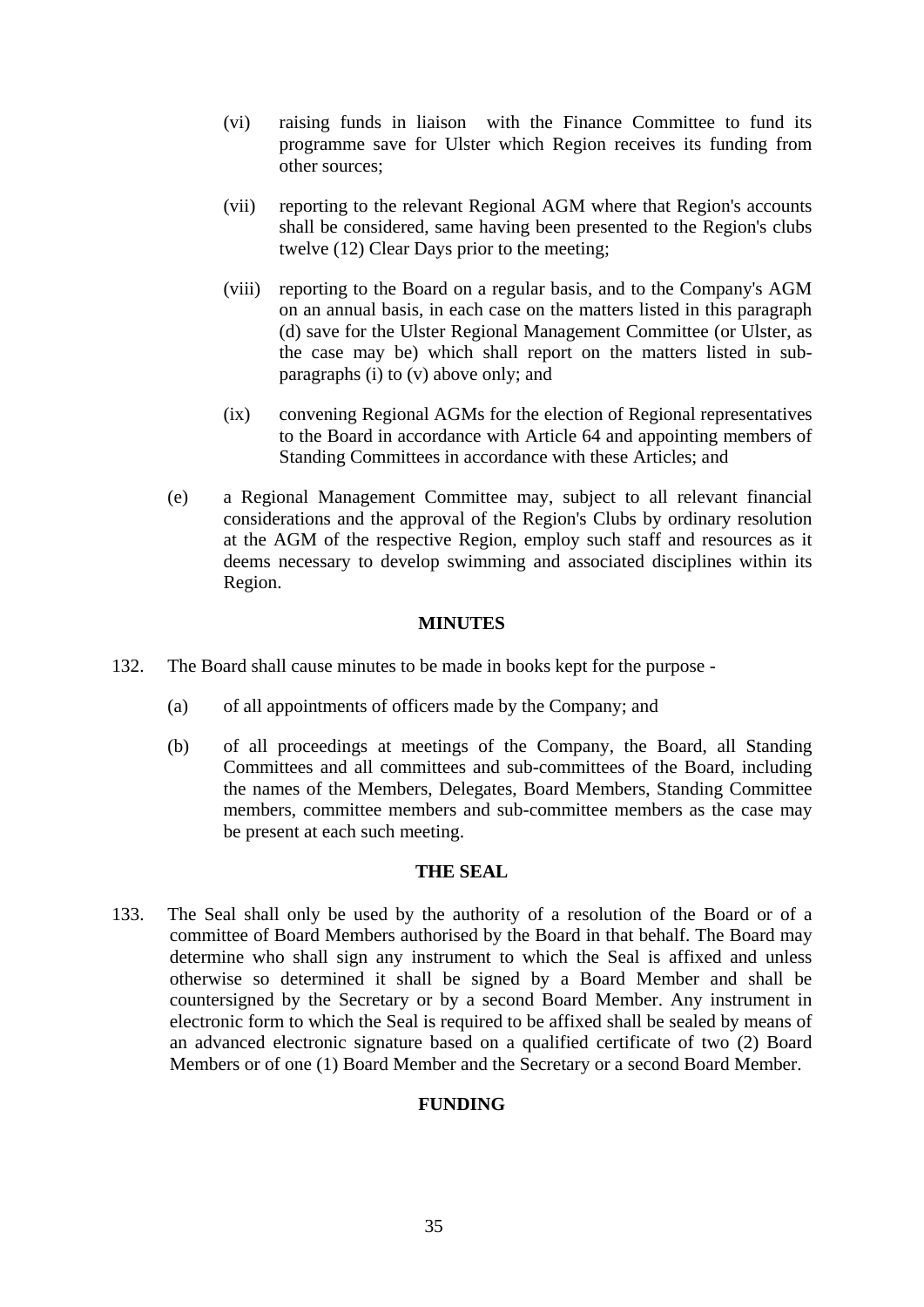- 134. (a) All income and expenditure of the Company shall be administered by the Treasurer acting on behalf of the Board. The Treasurer shall be assisted by the Finance Committee.
	- (b) Regional Management Committees and Affiliated Members may apply to the Company for funding for their operation each year*.* The application shall take the form determined by the Board and all funding to the Regions and the Affiliated Members shall be determined by the Board following consultation with the Finance Committee.
	- (c) Each Regional Management Committee and Affiliate Member which shall have obtained funding from or through the Company shall submit to the Company copies of its accounts within two months after the end of its financial year.
	- (d) Each Regional Management Committee and Affiliate Member which shall have obtained funding from or through the Company shall submit to the Company's annual general meeting an assessment of their progress in achieving their goals and on the value obtained from the funding.

# **ACCOUNTS**

- 135. No Member shall (as such) have any right of inspecting any accounting records or other book or document of the Company except as provided herein, conferred by statute or authorised by the Board or by ordinary resolution of the Company.
- 136. The Board shall cause proper and sufficient books of account, whether in electronic form or otherwise, to be kept with respect to:
	- (a) the assets and liabilities of the Company;
	- (b) the sums of money received and expended by the Company and the matters in respect of which such receipts and expenditure take place; and
	- (c) all sales and purchases of goods by the Company.

Each of the Connacht, Leinster and Munster Regional Management Committees and each Affiliate Member which has received funding from or through the Company shall comply with this article as if references herein to the Board and the Company were references to such Regional Management Committee or Affiliate Member as the case may be.

- 137. The books of account shall be kept at the Registered Office or the place of business of the Company.
- 138. At least once in every year the Board shall place before the Company in general meeting an income and expenditure account for the period since the last preceding accounting period made up to a date not more than nine months before such meeting, together with a balance sheet made up as at the same date. Every such balance sheet shall be accompanied by a report of the Board and a report of the auditors, and a copy of such account, balance sheet and reports shall not less than twenty-one (21) Clear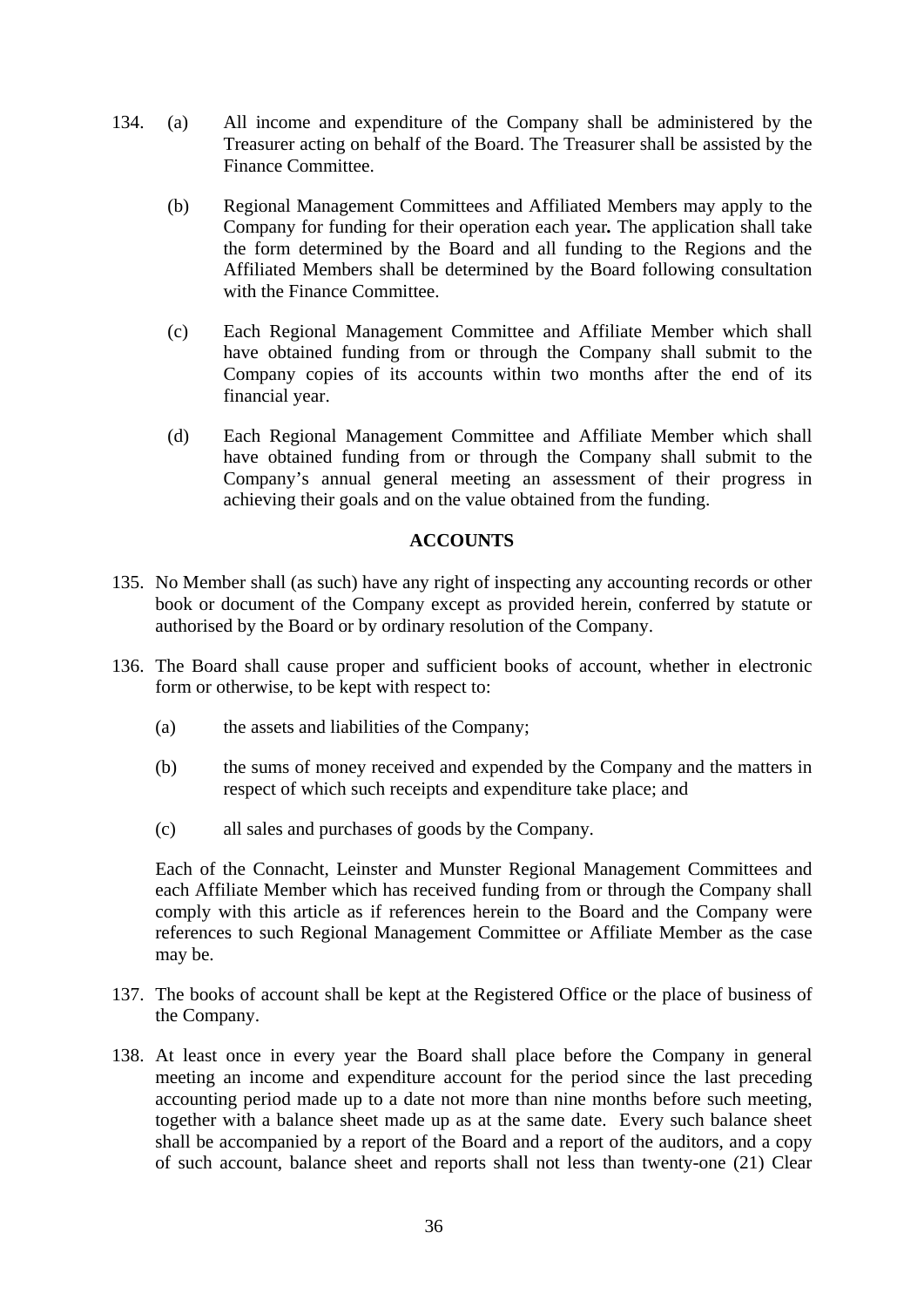Days before the date fixed for the meeting be sent by post, electronic mail or any other means of electronic communication to all persons entitled under the provisions of the Acts to receive them and to Regional Management Committee secretaries and Club Secretaries in the manner in which notices are hereinafter directed to be served, provided that in the case of those documents sent by electronic mail or any other means of electronic communication, such documents shall be sent with the consent of the recipient to the address of the recipient notified to the Company by the recipient for such purposes. The auditors' report shall be read before the meeting as required by the Acts.

## **AUDIT**

- 139. At least once in every year the accounts of the Company shall be examined and the correctness of the income and expenditure account and the balance sheet ascertained by one or more properly qualified auditor or auditors.
- 140. Auditors shall be appointed and their duties regulated in accordance with the relevant provisions of the Acts, the Board Members being treated as the directors mentioned in those provisions and the Members as shareholders.

### **NOTICES**

- 141. Any notice to be given to or by any person pursuant to the Articles shall be in writing except that notice convening a meeting of the Board need not be in writing.
- 142. Subject to Article 146 in the case of Club Members, a notice or document to be given, served or delivered in pursuance of these Articles may be given, served on or delivered to any Member:
	- (a) by handing same to him or to his authorised agent;
	- (b) by leaving same at his registered address;
	- (c) by sending same, by post in pre-paid cover addressed to him at his registered address; or
	- (d) by sending same, with the consent of the Member, by means of electronic mail or other means of electronic communication approved by the Board, to the address of the Member notified to the Company by the Member for that purpose (or if not so notified, then the address of the Member last known to the Company). In the case of Club Members, notice may be given by this means by sending it to the secretary of the Club concerned, provided that that secretary has consented to this means of notice.
- 143. Where a notice or document is given, served or delivered in accordance with paragraph (a) or (b) of Article 142, the giving, service or delivery thereof shall be deemed to have been effected at the time the same was handed to the Member (or Club in the case of Club Members) or his authorised agent, or left at his registered address at the case may be.
- 144. Where a notice or document or notice is given, served or delivered in accordance with paragraph (c) of Article 142, the giving, service or delivery thereof shall be deemed to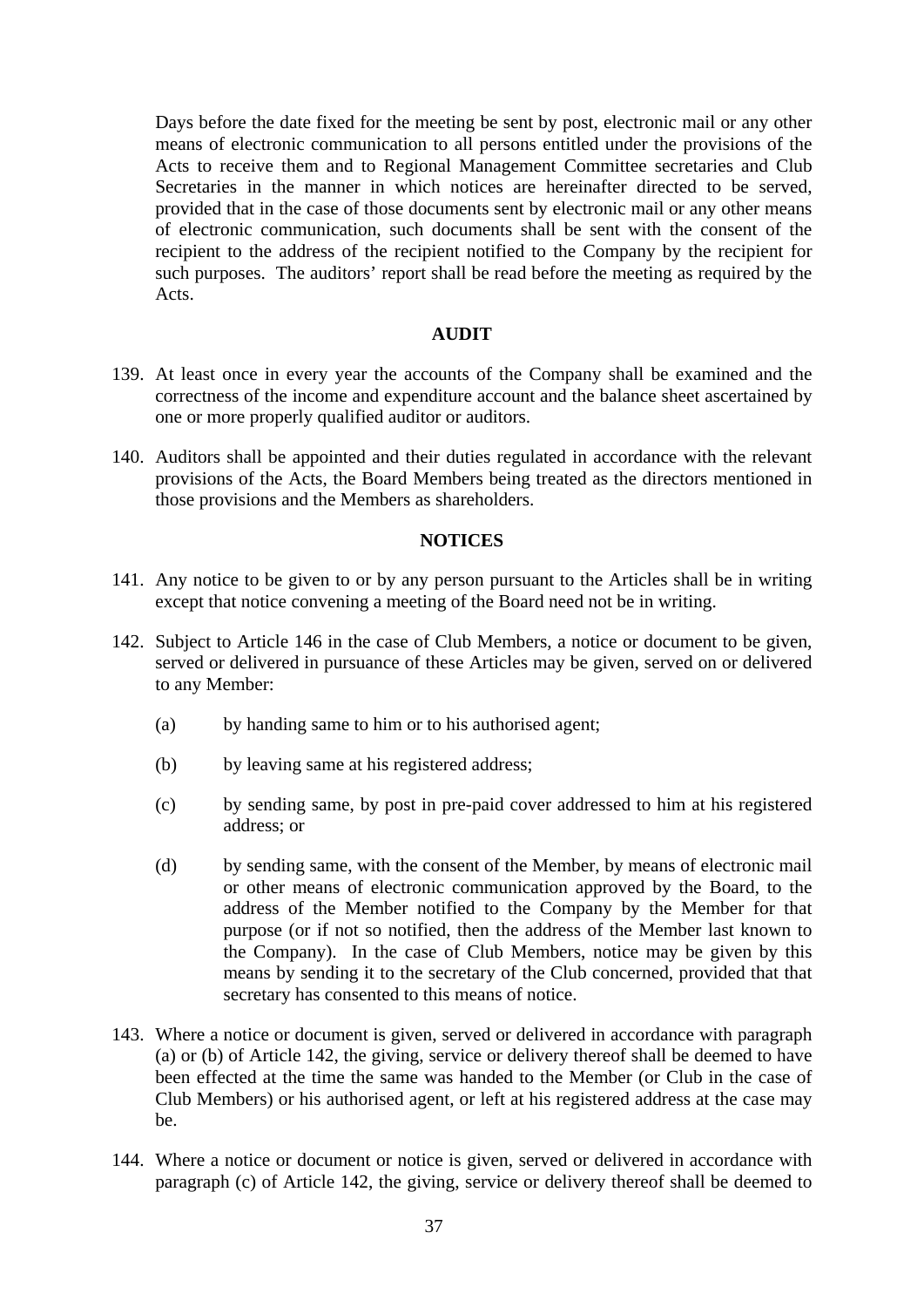have been effected at the expiration of twenty-four (24) hours after the cover containing it was posted. In proving service or delivery, it shall be sufficient to prove that such cover was properly addressed, stamped and posted.

- 145. Where a notice or document is given, served or delivered in accordance with paragraph (d) of Article 142, the giving, service or delivery thereof shall be deemed to have been effected at the expiration of twelve (12) hours after despatch.
- 146. Notice of AGM shall be given to all Members at least forty two (42) Clear Days prior to such meeting. Notice of general meetings other than AGMs shall be given to all Members at least twenty one (21) Clear Days prior to such meeting. In the case of Club Members, notice shall be given by sending same by pre-paid post to the secretary of each Club (the secretary of a Club being the person last notified as such in writing to the Company).
- 147. Notice of any general meeting other than AGMs shall be given in the manner authorised in these Articles to:
	- (a) every Member but to Clubs only in the case of Club Members (subject to Article 146);
	- (b) every Regional Management Committee secretary;
	- (c) every personal representative of the Official Assignee in bankruptcy of a Member (where it arises) where such Member but for his death or bankruptcy would be entitled to receive notice of the meeting;
	- (d) the auditors for the time being of the Company;
	- (e) each Board Member; and
	- (f) past Presidents of the Company and to all life members of the Company as determined by the Company's records**.**

No other person shall be entitled, as of right, to receive notice of general meetings.

- 148. Every legal personal representative, committee, receiver, curator bonis or other legal curator, assignee in bankruptcy, examiner, liquidator of any Member shall be bound by any notice given pursuant to these Articles if sent to the last registered address of a Member or sent to the address notified to the Company for the purposes of Article 142(d) notwithstanding that the Company may have notice of the death, lunacy, bankruptcy, liquidation, or disability of such Member. The signature (whether electronic signature, advanced electronic signature or otherwise) to any notice given by the Company may be written (in electronic form) or printed.
- 149. Notwithstanding the provisions of these Articles, if at any time by reason of the suspension or curtailment of postal services within Ireland, the Company is unable to effectively convene a general meeting by notices sent through the post, a general meeting may be convened by a notice advertised in at least one leading national daily newspaper published in Ireland and such notice shall be deemed to have been duly served on all Members entitled thereto at noon on the day on which such advertisement or advertisements shall appear. In any such circumstance, the Company shall send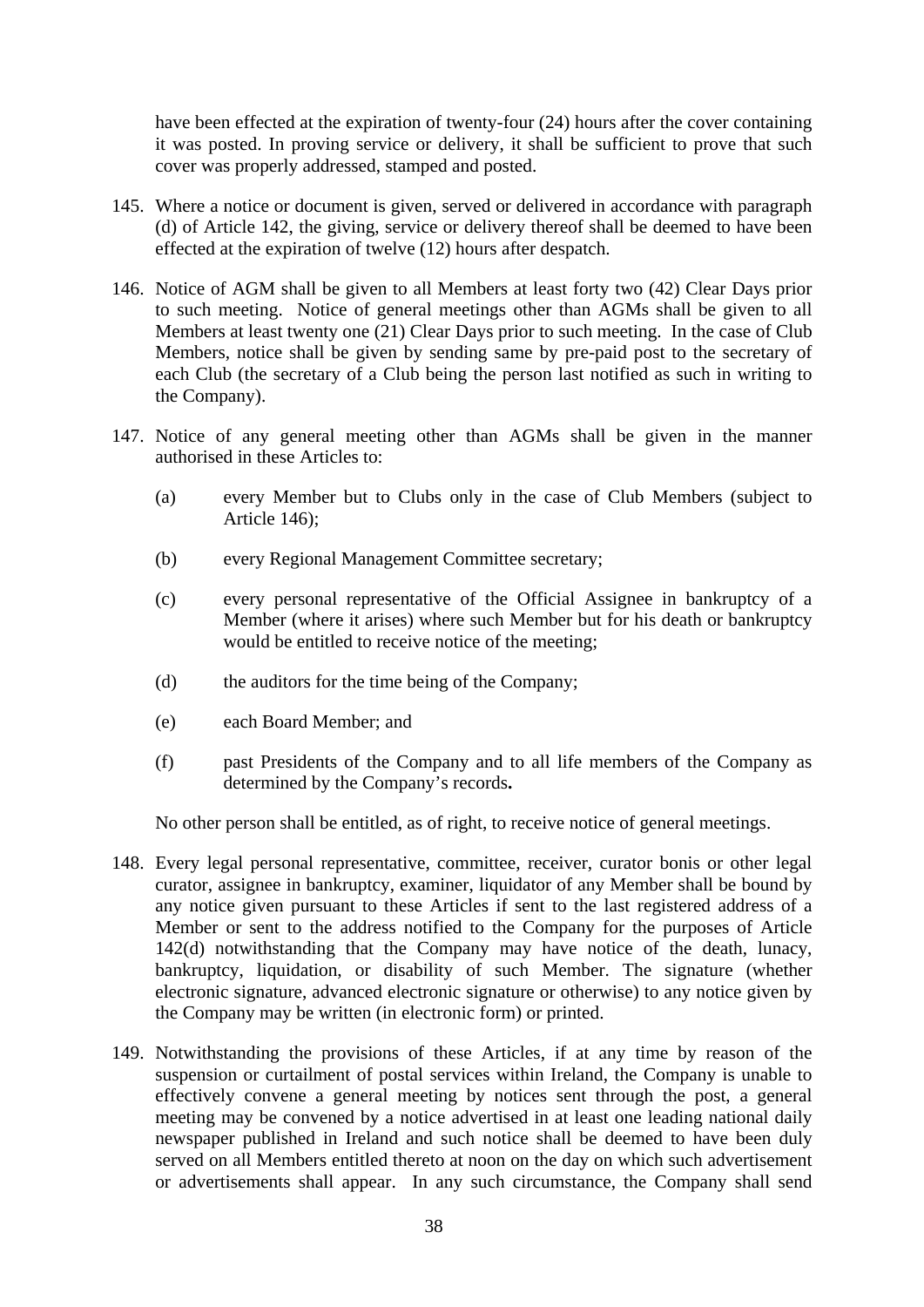confirmatory copies of the notice via post to those Members with addresses outside Ireland or (if practical to do so in the opinion of the Board) in areas of Ireland unaffected by any such suspension or curtailment of postal services. The accidental omission to give any such confirmatory copy of a notice of a meeting to, or the nonreceipt of any such confirmatory copy by, any person entitled to receive same shall not invalidate the proceedings at the meeting.

#### **INDEMNITIES**

- 150. (a) Subject to Section 200 of the Companies Act, 1963 (as amended) every Board Member and the Secretary of the Company shall be indemnified by the Company against, and it shall be the duty of the Board Members out of the funds of the Company to pay, all costs, losses and expenses which any such Board Member and/or the Secretary may incur or become liable to by reason of any contract entered into by him or any act or thing done by him as such Board Member or Secretary or in any way in the discharge of his duties. And no Board Member or Secretary shall be liable for the acts, receipts, neglects or defaults of any other Board Member or the Secretary (in the case of Board Members) or for joining in any receipt or other act of conformity, or for any loss or expense, damage or misfortune whatever suffered or incurred by the Company which shall happen in the execution of the duties of his office or in relation thereto unless the same happens through his own wilful act or default.
	- (b) The members of the Disciplinary and Complaints Committee shall be indemnified by the Company and it shall be the duty of the Board to pay out of the funds of the Company, all costs, losses, and expenses which any member of the Disciplinary and Complaints Committee may incur or become liable for by reason of any act or thing done by him as a member of the Disciplinary and Complaints Committee or in any way in the discharge of his duties as a member of such Standing Committee provided that (i) no member of the Disciplinary and Complaints Committee shall be liable for the acts, receipts, neglects or defaults of any other member of the Disciplinary and Complaints Committee, or for any loss or expense, damage or misfortune whatever suffered or incurred by the Company which shall happen in the execution of the duties of his office or in relation thereto unless the same happens through his own wilful act or default, and (ii) such Member has undergone such training as shall be deemed necessary and appropriate by the Board and has at all times acted in good faith in the discharge of his duties.

## **WINDING UP**

151. Clause 4 of the memorandum of association of the Company relating to the winding up or dissolution of the Company shall have effect as if the provisions thereof were repeated in these Articles.